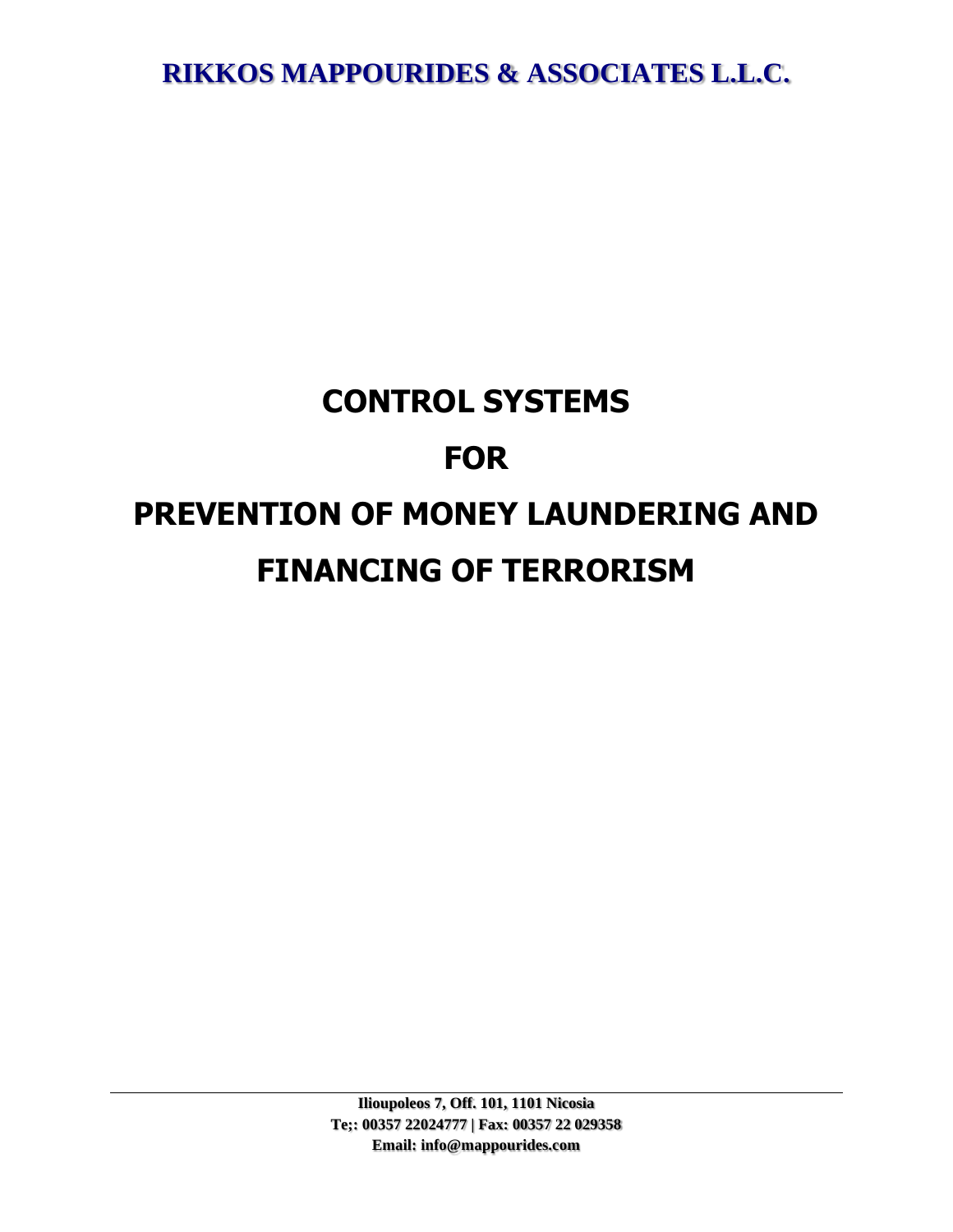This guide aims to:

- the implementation of measures to detect, prevent and combat against money laundering
- set the legal requirements with the correct guidance provided by the Pancyprian Bar Association.
- To state what you, as Employees of Rikkos Mappourides & Associates, are obliged to do
- Provide realistic examples / situations and find possible ways to resolve them

### **DEFINITIONS**

"**Directive**" = Directives issued from time to time by the Pancyprian Bar Association to its members concerning the prevention and combating of money laundering

"**Company**" = Rikkos Mappourides and Associates L.L.C.

"**Lawyers**" = Any person employed by the Company as a lawyer or associate

"**Manual**" = This manual / guide is used only for internal purposes of the Company

"**Compliance Officer**" = Compliance Officer to prevent and combat money laundering. He is a senior executive, who, according to the law, means a member of staff of the Company or employee with sufficient knowledge of the exposure of the liable entity to the risk of money laundering and financing of terrorism, which is at the highest level in the decision-making hierarchy exposed to risk.

"**Law**" = The Law on the Prevention and Suppression of Money Laundering Activities of the Law of 2007, Law 188 (I) / 2007, as may be amended from time to time

"**MOKAS**" = The Unit for Combating Money Laundering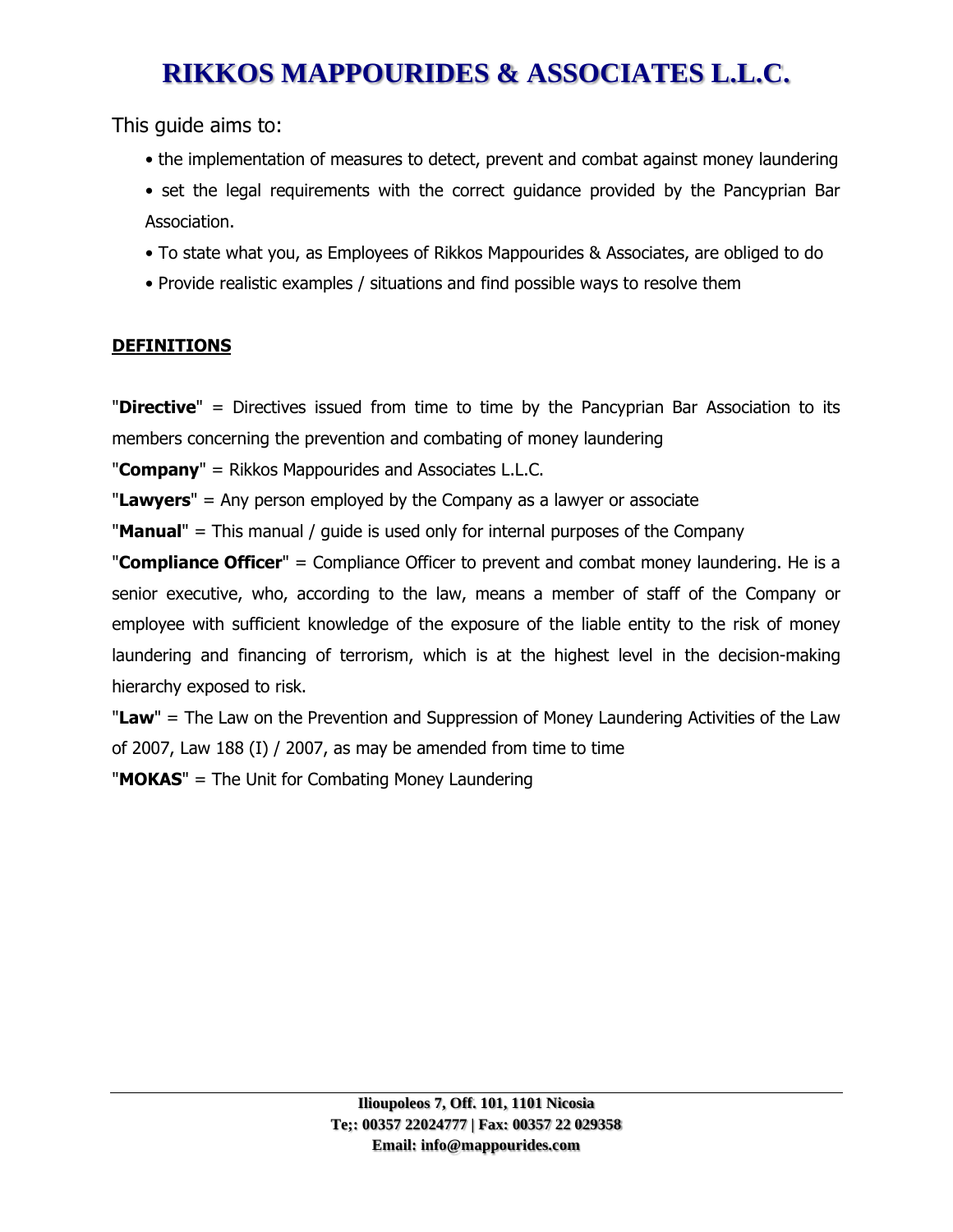#### **PREAMBLE**

All Company Lawyers, as well as the other staff, must be aware of the relevant laws on Combating and Preventing Money Laundering. Persons who are not aware of the provisions of the relevant Laws and Senior Executives who do not follow the necessary procedures are exposed to the risk of criminal prosecution. Non-compliance with the relevant laws may result in imprisonment of up to 14 years and / or a serious fine.

The current legislation in Cyprus that deals exclusively with money laundering is "On the Prevention and Combating of Money Laundering Law 2007" (188 (i) / 2007) as amended. This Law entered into force on 08/01/2008, modifying and consolidating the previous Laws of 1996- 2004.

Lawyers and legal entities in Cyprus (as defined in the Advocates Law, Chapter 2, are exempted from the "Regulating Businesses Providing Administrative Services and Related Issues Law of 2012" (196 (I) / 2012), but are regulated for the issue of money laundering by the Pancyprian Bar Association, acting as a Supervisory Authority, issuing pertinent Instructions from time to time. All members of the above Association have a legal obligation to implement the appropriate measures such as the Law and the Cyprus Bar Association designated for the prevention of money laundering and financing terrorism set out in Part VIII of the Act and the Guidelines.

The Law Firm of RIKKOS MAPPOURIDIS AND ASSOCIATES L.L.C., in order to fully comply with its obligations as defined under the Law, as amended, as well as, the respective Directives issued periodically by the Pancyprian Bar Association, adopts and establishes the procedures to be followed for identifying, avoiding, preventing, combating and reporting suspicious transactions by existing and / or new customers of the Company.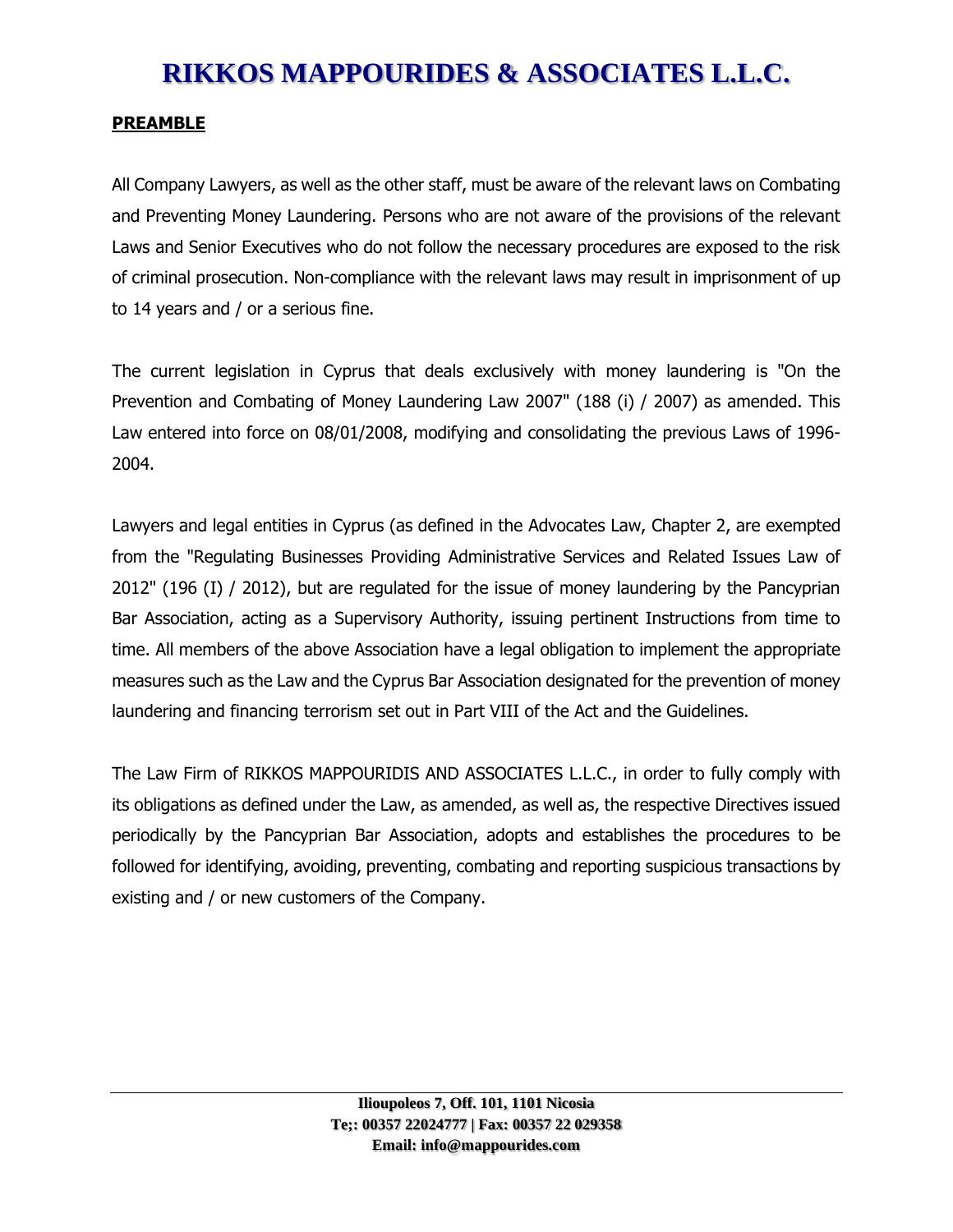For the aforementioned purposes, the Company has appointed Mrs. Daphne Mappouridou as Compliance Officer. Any suspicions regarding money laundering transactions should be communicated to her **IMMEDIATELY**.

According to Article 69 of the Law, the Compliance Officer is a senior executive who possesses competence, knowledge and expertise in financial or other activities, and which must be internally referred to by employees engaged in financial or other activities (hereinafter "Employees ") So as to recommend that the legal obligation in order to disclose information to be fulfilled. In particular, a report should be made to the Compliance Officer for any information or other matter that is perceived by Employees and which, in the opinion of the Employee, proves or suspects that a person, whether it is a client or associate in any way with a client or with the Company, is involved in money laundering or financing of terrorism.

By completing the relevant form attached to Appendix A, the employee is deemed to have fully met his obligations under the Law.

For any clarification regarding what is mentioned in this control system, you can contact the Compliance Officer.

### **DEFINITION FOR MONEY LAUNDERING**

Money laundering today is a global phenomenon. According to MOKAS and the provisions of the Law, money laundering has been defined as the process through which criminals attempt to conceal the true origin and ownership of their proceeds from their illegal activities. If the concealment of origin and ownership succeeds, it is possible for these individuals to retain control of these revenues and ultimately to provide legal cover for the source of their funds. That is, the 'dirty-illegal funds appear at the end as' pure' - legitimate.

Criminals, to achieve their purpose, i.e money laundering, they use a large number of professionals who, unknowingly, help them in achieving their goal. Most often they choose professionals such as accountants, lawyers, brokers, who help them in achieving their goal.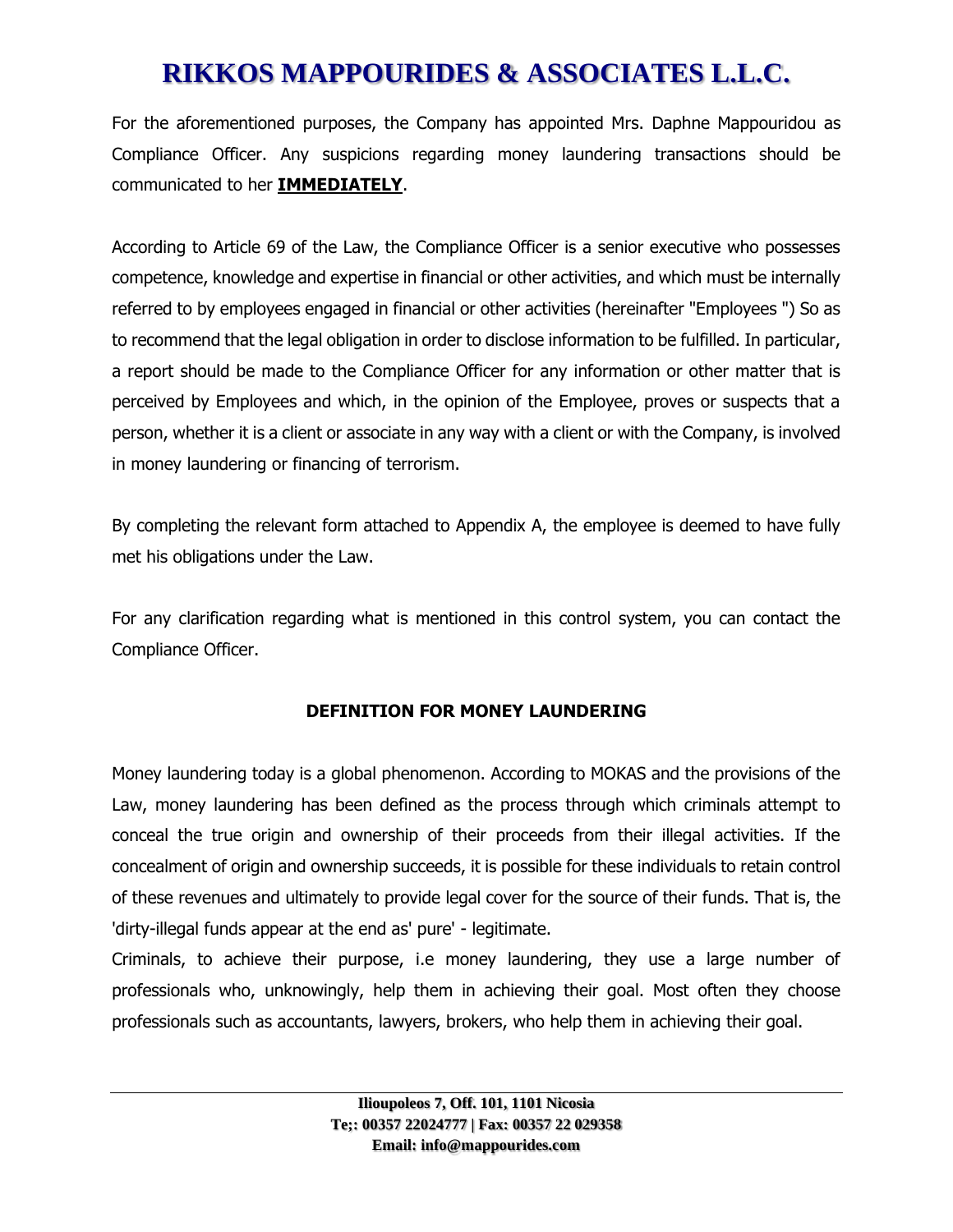The process of legalizing these revenues is achieved in the three-step sequence which can be subdivided into more than one act and can take place at different times:

### • **PLACEMENT**:

This is the natural disposal of the initial income generated by illegal activity. However, in cases of more serious offenses and not only drug-related offenses, the offender wishes to place the proceeds in the form of cash into the economic system of a country. For this reason, the Company does not accept payment of more than  $\epsilon$  10,000 in cash and for amounts over  $\epsilon$ 5,000 up to  $\in$  10,000, the Company requests from the client to provide proof of the origin of the cash.

### • **CONVERSION**:

At this stage, many offenders can be identified, since this is the stage at which unlawful revenue is split from the original source, by the creation of various complex financial transactions, the sole purpose of which is to conceal the presumptions auditing trail and provide anonymity.

One has to keep in mind that such transactions are often channeled through virtual companies or companies with authorized shareholders and / or mandated directors.

### • **INTEGRATION**:

It is the apparent legitimacy of the wealth that has been produced illegally. If after the conversion, the layer creation process has succeeded, then with various plans, money laundering income returns to the economy in such a way that it is re-introduced into the financial system and presented as legal capital venture.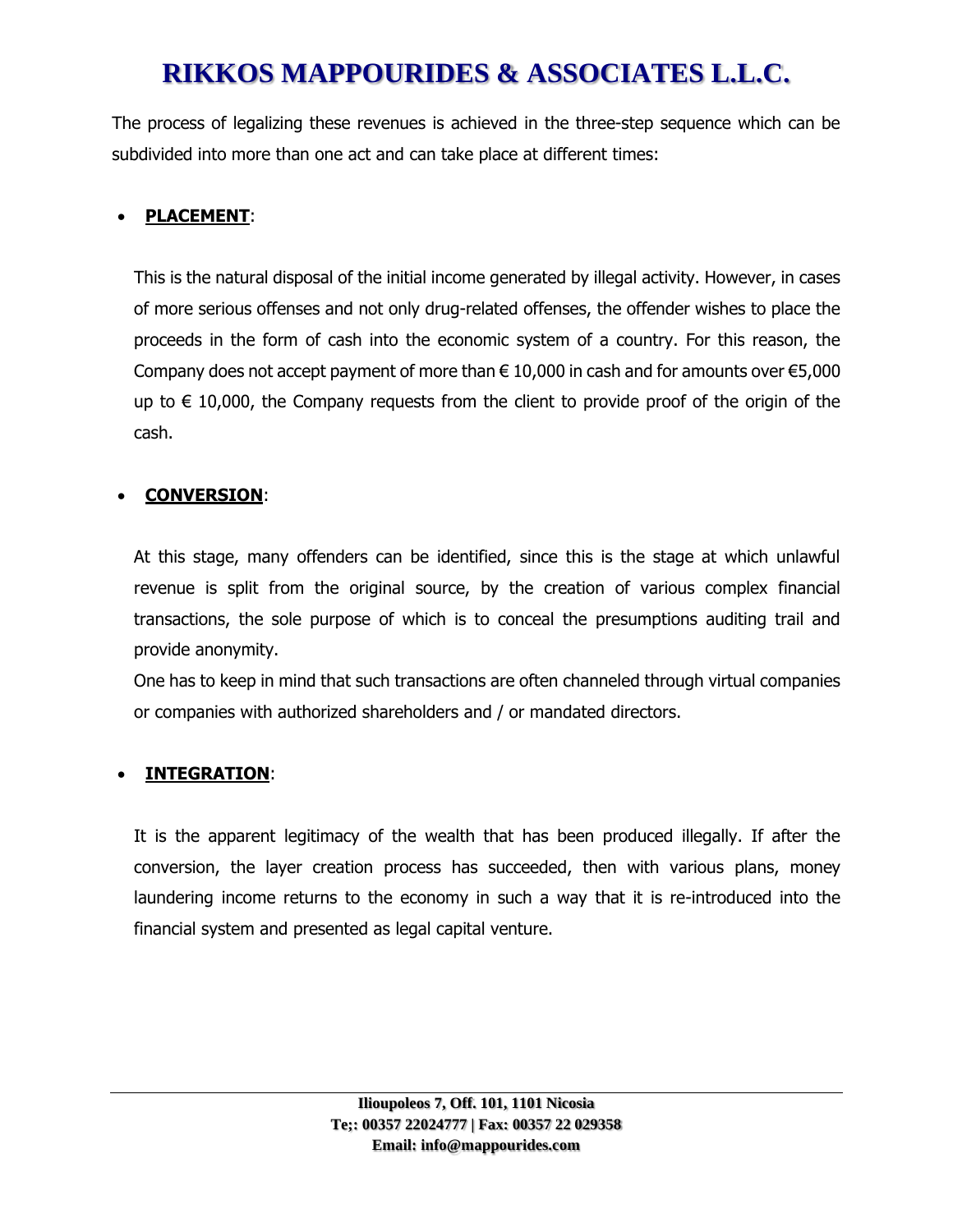### **IT IS SIGNIFICANT TO KNOW THAT THE EFFECT OF THIS LEGAL INCOME NORMS IS VERY POSSIBLE TO RECOGNIZE IN THE FOLLOWING WAYS:**

- entering cash into the financial system
- cross-border capital flow
- transfers within and out of the financial system

### **EXAMPLES OF INCOME FROM ILLEGAL ACTIVITIES**

Indicatively, such examples can be considered as follows:

- Illicit sale of weapons
- Trafficking
- Drug trafficking
- Electronic blackmail
- Exploitation of Confidential Information
- Bribery
- Scam

New methods of collecting revenue are continually being discovered. Examples of the **most common methods of collecting revenue from illegal transactions** include the following:

- Luxury goods were bought and then sold on the free market to be legalized.
- Financial services customers can buy investment in crime. Investments can be redeemed immediately afterwards, resulting in money laundering.
- There are still reports of cases where criminals pay excessive taxes in order to get a genuine Revenue check in return.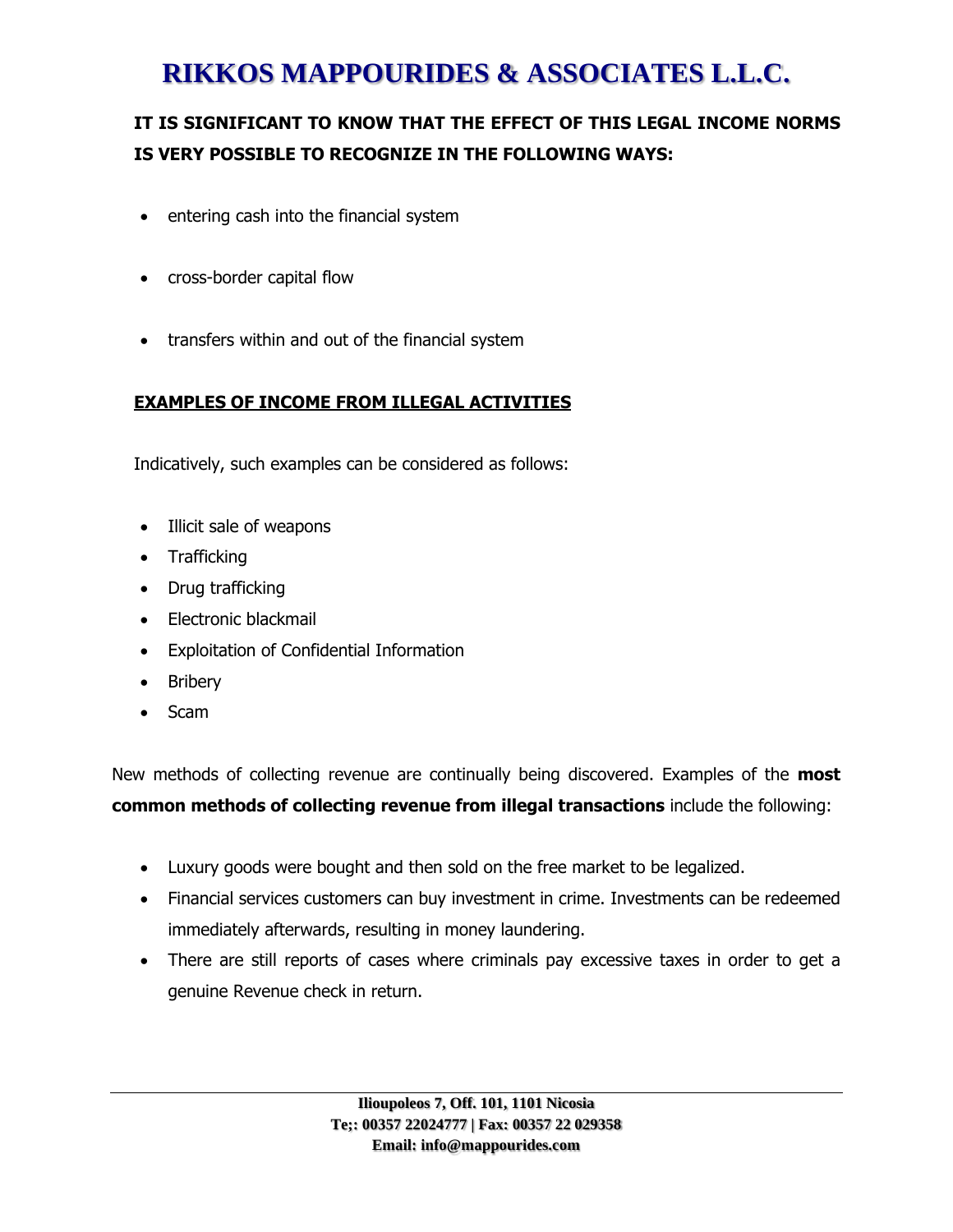- Accountants, lawyers, or other counselors in such areas can be used to legitimize revenue from illegal activities. A client may ask to deposit money into the client's account to prove that he has the funds for a proposed business deal. The return of the funds is then called as the agreement (which has never been) and therefore collapses. The money launderer then has a "clean" check from an accountant or lawyer who is considered as a reliable source.
- Business cash can be used for laundering. Restaurants, taxi companies, business imports / exports and antique dealers, as well as other cash companies, are popular for this kind of income from illegal activities. In addition, casinos and betting shops can be used because gambling has the "ability" to hide the true source of income.
- "Internet revenues" with the increased use of the internet, this is an additional way of money laundering. E-cash can be used to buy things over the internet.

Examples of those activities which are likely to be important for lawyers and legal firms:

- provision of services relating to intangible or non-marketable securities
- advice and services on capital structures, industrial strategy, mergers or acquisitions
- portfolio management of a company
- Providing secure custody services
- carrying out any other investment work; and
- providing any form of service to clients including auditing, accounting / bookkeeping and tax advice.

### **VULNERABILITY OF LAWYERS IN THE MONEY LAUNDERING**

Money laundering perpetrators or terrorism financiers usually appear to be reputable people and their business activities are often difficult to distinguish from legitimate clients. As a legitimate client, money laundering or terrorist financiers will need legal services and a whole range of legal advice. Some areas of a lawyer's work may be more vulnerable than others to the involvement of money laundering perpetrators, but it would be dangerous to regard an area as unaccountable.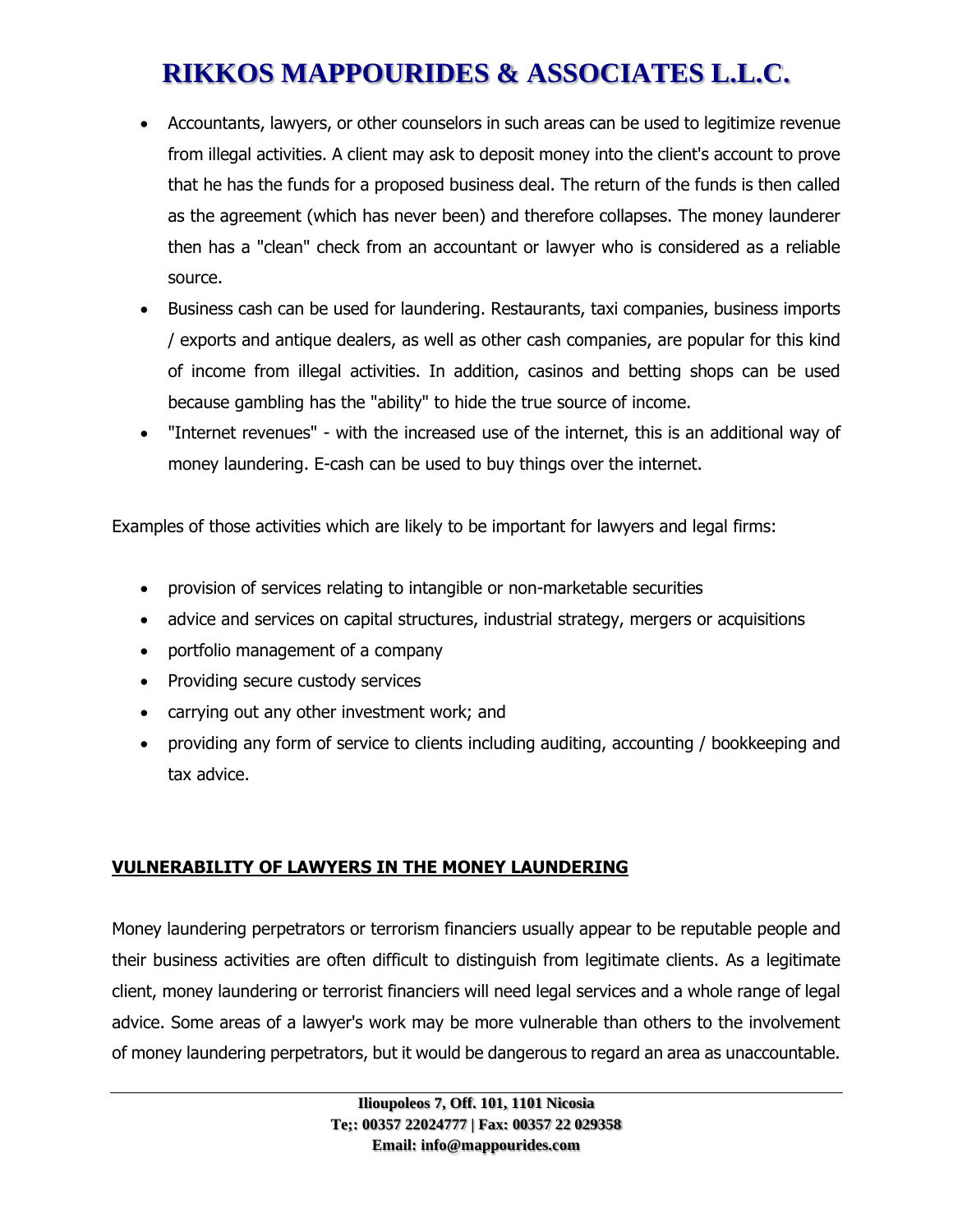### **LEGAL ASPECTS**

#### **1. LEGISLATION**

In order to prevent the use of the financial system and the use of a large number of professionals and services, legislation has been put in place which provides for the establishment of Supervisory Authorities and the procedures to be followed by professionals.

### **2. DIRECTIVES 2014/42 / EU AND (EU) 2015/849 OF THE EUROPEAN PARLIAMENT AND OF THE COUNCIL**

**[\(https://eur-lex.europa.eu/legal](https://eur-lex.europa.eu/legal-content/EN/TXT/PDF/?uri=OJ:JOL_2015_141_R_0003&from=ES)[content/EN/TXT/PDF/?uri=OJ:JOL\\_2015\\_141\\_R\\_0003&from=ES](https://eur-lex.europa.eu/legal-content/EN/TXT/PDF/?uri=OJ:JOL_2015_141_R_0003&from=ES) )**

These Directives of the European Parliament and of the Council of 3 April 2014 and 20 May 2015 mention the obligations of Member States to combat money laundering. With regards to these guidelines, a large number of professions and services can be used by illegal ones.

### **3. DOMESTIC LAW: Anti-Money Laundering and Combating Money Laundering Activities**

The Law on the Prevention and Suppression of Money Laundering Activities Law 2007 (Law 188 (I) / 2007) as amended (and which replaced the 1996 Complaint, Investigation and Prohibition of Revenues from Certain Criminal Acts, N61 (I) / 96 as amended) identifies as a criminal offense the legalization of proceeds from the commission of serious criminal offenses or acts relating to the financing of terrorism. It further provides that any such revenue may be confiscated.

#### • **Defined Offenses**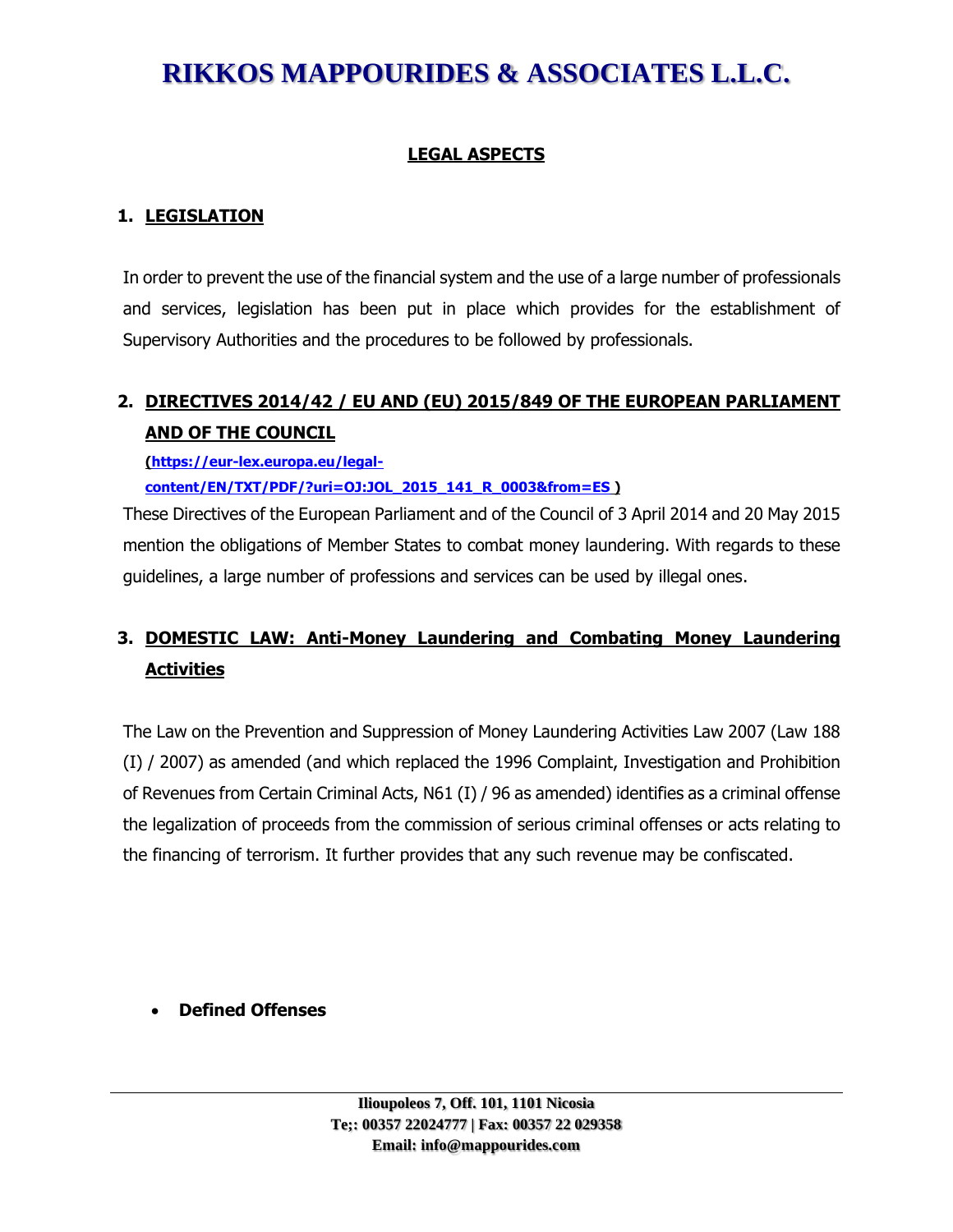According to Article 3 of the Law, it applies in relation to offenses which are referred to as defined offenses and which consist of:

- A. money laundering offenses.
- B. generating offenses.

#### **A. Money Laundering Offenses (Article 4 of the Law).**

Any person who while:

- A. knows or
- B. he ought to have known that any form of property is the proceeds of the commission of a perpetrator of an offense (whether or not the generating offense is subject to the jurisdiction of the Cypriot Courts) and proceeds with the actions described below, commits an offense punishable by imprisonment for fourteen years or a fine of up to five hundred thousand euros ( $\epsilon$  500000), or both, in the case of (a) above, and by imprisonment for five years or a fine of up to fifty thousand euros ( $\epsilon$  50000) or both of these penalties in case (b) above.

Actions that constitute the offense:

- i. The conversion, transfer or removal of property which is revenue from the commission of offenses in order to conceal or disguise its illicit origin or to provide any assistance to a person who is involved in the commission of the generating offense in order to commit any of the above actions or activities or otherwise acts to avoid the legal consequences of his actions and activities.
- ii. Hiding or concealing the true nature, source, location, disposal, movement, rights in relation to property or ownership thereof.
- iii. The acquisition, possession or use of such property.
- iv. Participation, partnership, co-operation, conspiracy to commit or attempt to commit and provide contribution and assistance, guidance or counseling to commit any of the offenses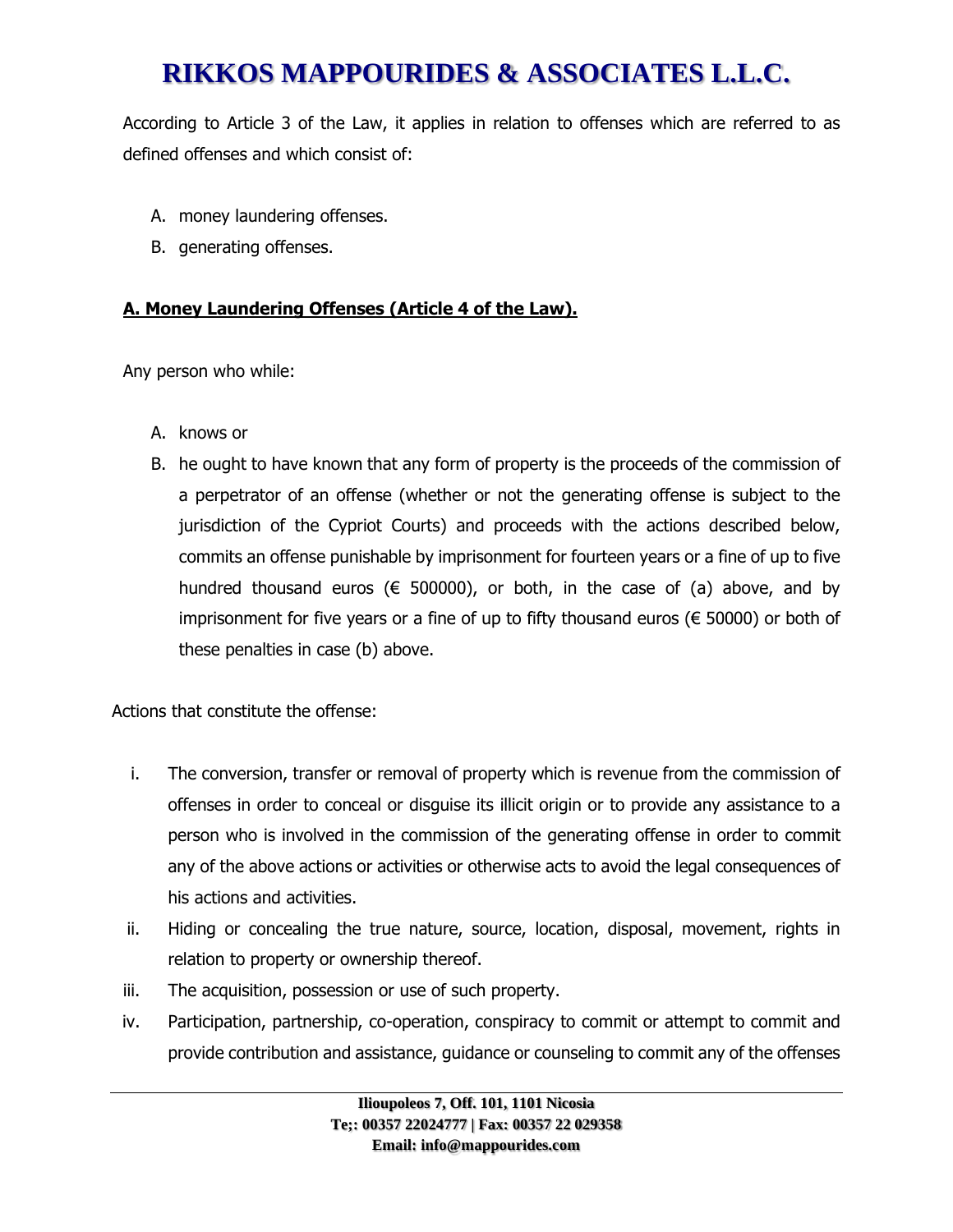referred to in (i) to (iv) above, provides information on investigations which are made for money laundering in order to enable a person who has benefited from the commission of a generating event to retain revenue or control the proceeds of the commission of the offense in question.

The knowledge, intention or purpose required as elements of offenses can be deduced from objective real circumstances.

### **B. Generating Offenses (Article 5 of the Law)**

- i. Criminal offenses punishable by imprisonment of more than one year, as a result of which revenue has been generated, which may be the subject of an offense of money laundering as defined in Article 4.
- ii. The offenses related to financing of terrorism as defined in Article 4 of the International Convention for the Suppression of the Financing of Terrorism (Ratifying and Other Provisions) Laws of 2001 and 2005, and the collection of funds for the financing of persons or organizations associated with terrorism.
- iii. Drug Trafficking Offenses.

For the purposes of money laundering offenses, it is irrelevant whether or not the generating event is subject to the proceedings of the Cyprus Courts. (That is, the generating offense may have been committed outside Cyprus).

In addition, the Law requires all persons carrying out financial or other activities to establish and maintain specific policies, systems and procedures, first, to facilitate the recognition and reporting of suspicious transactions, and second, to ensure by strictly applying the " KNOW YOUR CLIENT "and the implementation of adequate file keeping systems to help identify and or disclose data if a client is being investigated for the commission of such offenses.

Law Offices / Companies, such as RIKKOS MAPPOURIDIS AND ASSOCIATES L.L.C. may offer financial services and / or other activities to customers that fall within the scope of the Law and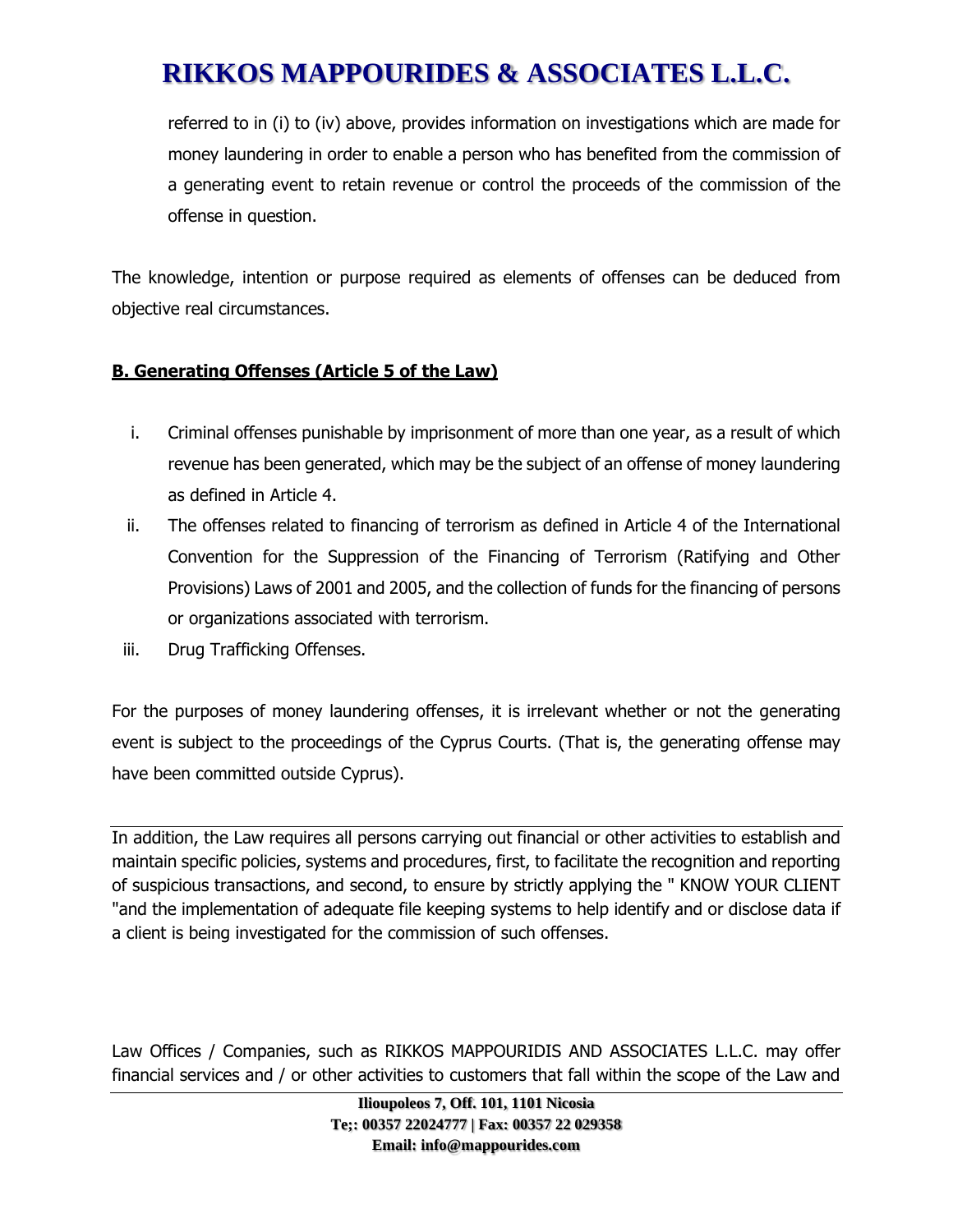the Directives and therefore have an obligation, through the application of the provisions of the Law and the Directives, to ensure that they will be able to assist in the control if a customer is being investigated.

### **IMPORTANT PROCEDURES TO BE FOLLOWED AND TO BE TREATED FOR THE PREVENTION OF ILLEGAL MONEY LAUNDERING AND THE FIGHT AGAINST TERRORISM**

The following procedures are important to be followed and observed **by everyone** in the Company:

- CUSTOMER DETERMINATION PROCEDURES PROCEDURE FOR THE DETERMINATION OF THE CLIENT'S IDENTIFICATION
- File keeping procedures with respect to customer identity and transactions
- Internal reporting procedures to the Compliance Officer for suspicions that a customer may be directly or indirectly involved in Illicit Money Laundering
- INTERNAL AUDIT AND COMMUNICATION PROCEDURES
- Employee information on the above measures and on the Money Laundering Legislation
- Employee training to identify suspicious transactions.

### **CUSTOMER DEFINITION**

"Customer" means the person seeking to enter into a business relationship or to conduct an individual transaction with the office. For example:

- a person asking for advice in his or her name,
- In the case of a person requesting the registration of an investment in the name of a third person, the person providing the funds is the client rather than the registered holder,
- If an intermediary recommends a third party to the office so that the third party can get advice from us, it is the third one that counts as our client,
- When a client acts or appears to act for a principal or entity, the identity of the principal or entity that the customer claims to represent, should be verified.

### **CUSTOMER IDENTIFICATION**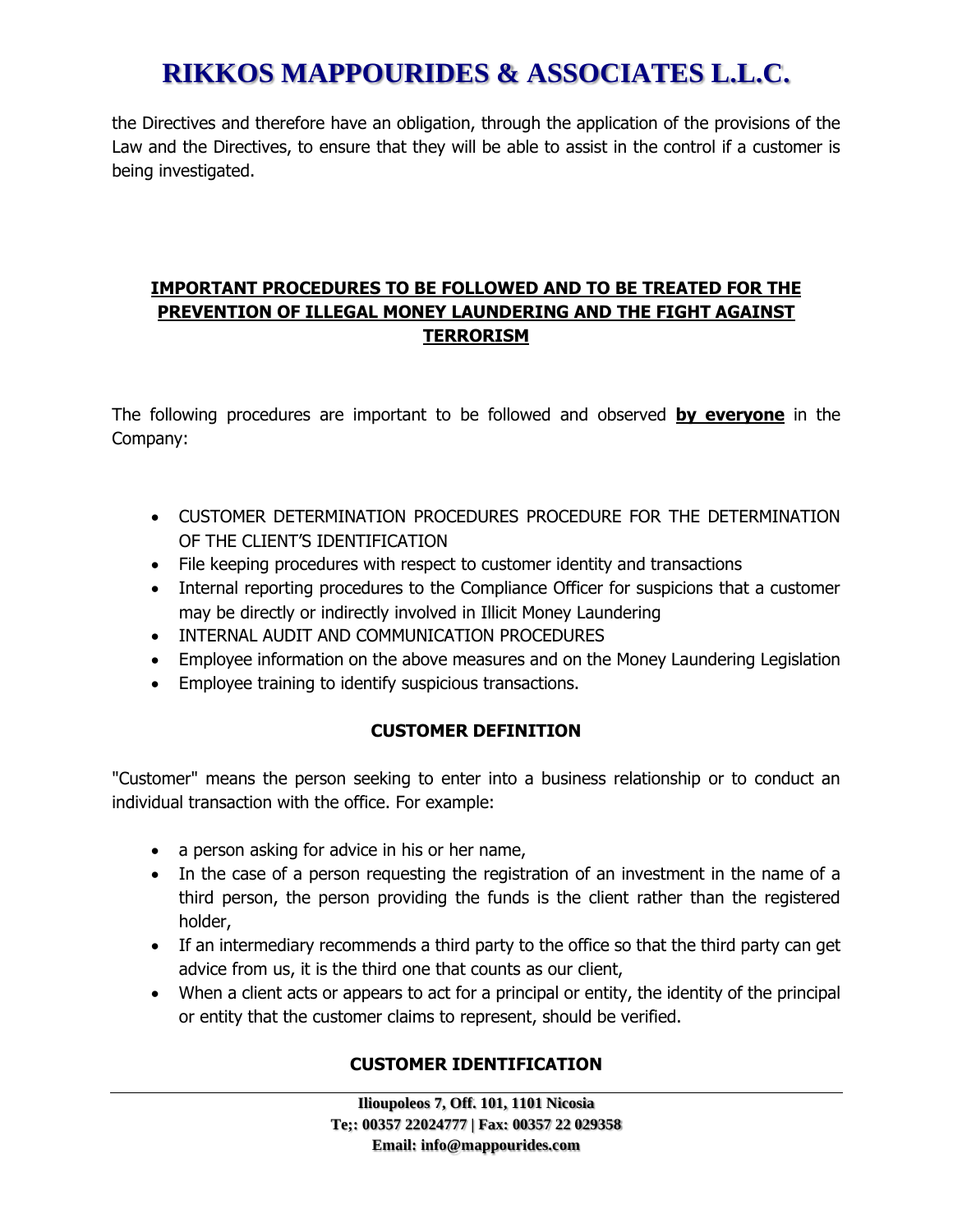One of the most basic requirements of the Law is that of the identity of the client, which must always be verified and identified.

Pursuant to Article 60 of the Law, we must identify the prospective customer where the law states that it is required. A law firm includes persons conducting financial or other activities, and therefore, identity and customer due diligence procedures should be applied in the cases listed below:

- 1. when entering into business relationships
- 2. when conducting individual transactions amounting to an amount of more than or equal to € 15,000, regardless of whether the transaction is carried out in one transaction or more transactions which there appears to be a relationship
- 3. where there is a suspicion of money laundering or financing of terrorism, irrespective of the amount of the transaction
- 4. where there are doubts as to the accuracy or appropriateness of the documents, data or information gathered previously for the identification of an existing customer

the entire verification and identification process will not be followed, in case where the customer does not fall within the scope of the Law, which does not require verification,

The Office has the "**CLIENTS QUESTIONNAIRE FOR INDIVIDUALS**" that should be given to the customer to fill in their details, which also requires them to attach various necessary documents **BEFORE** accepting any requested service or transaction. The **CLIENTS QUESTIONNAIRE FOR INDIVIDUALS** can be obtained from our Office, or you can find it as an attachment here.

In the event that the customer refuses to provide the above, we SHOULD ABSTAIN from the provision of the requested service or the execution of the transaction and we should consider seriously referring to the MOKA. (Article 59 of the Law).

#### **DETERMINATION OF IDENTITY BY THIRD PARTIES**

In April 2016 the Central Bank of Cyprus issued an amendment to the Directive according to which, inter alia, credit institutions are required to arrange a meeting with clients with whom they enter into a business relationship after the recommendation of third parties within three months of the date of commencement of the business relationship. That is, if a new customer is recommended by a third party, such as our Office, a **WRITTEN** confirmation must be requested that the identity of the customer has been verified and identified by the person who recommends it and that the relevant identification data which possesses this person.

All the necessary procedures will then be carried out in order to make direct contact with the customer in order to confirm the information.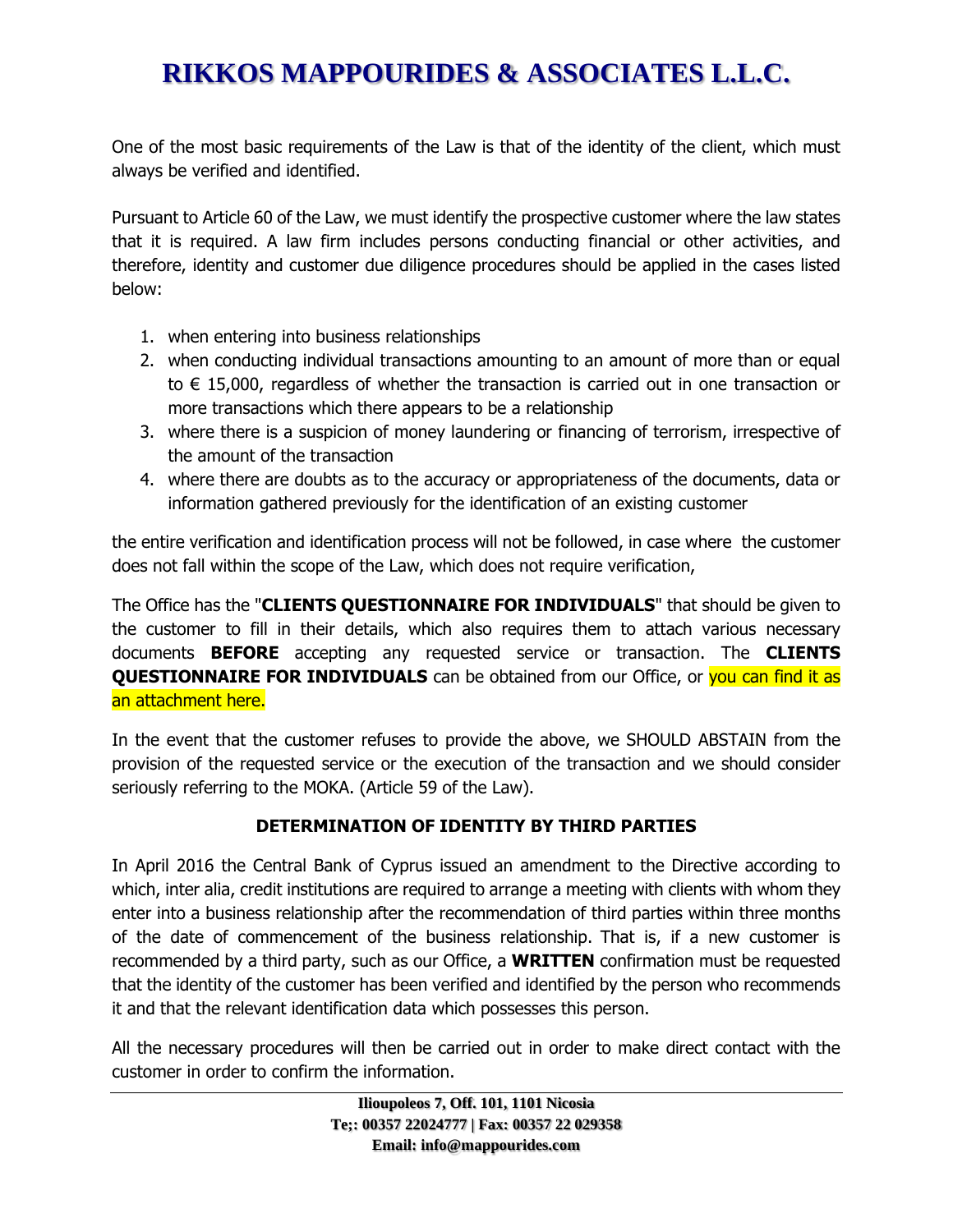Please, if this is the case, ask the third party to complete both his / her own details and customer details and sign the relevant customer questionnaire.

#### **Simpler identification and due diligence process**

Persons conducting financial or other activities may apply simplified due diligence and identification procedures in the following cases, provided that the risk of money laundering or financing of terrorism is low and there is no suspicion of money laundering or financing of terrorism:

- a credit institution or a financial institution falling within the scope of the EU Directive,
- a credit institution or a financial institution which carries out one or more of the financial activities as defined in Article 2 of the Law and located in a country outside the European Economic Area which:
- (i) in accordance with a decision of the Advisory Committee for the Prevention of Money Laundering and Financing of Terrorism, it imposes requirements equivalent to those of the EU Directive; and
- (ii) is under the supervision of compliance with these requirements,
- a listed companies or the entities of which are admitted to trading on a regulated market in a country of the European Economic Area or in a third country subject to disclosure requirements consistent with Community law,
- Public Authorities of the countries of the European Economic Area.

By the amendment of Law of 2018, the specific categories of clients referred to in Article 63 as cases where applicable simplified due diligence measures have been abolished. The amended Article 63 introduces a provision that the accountable entity should assess and apply simplified customer due diligence measures, provided that it proves and confirms that the business relationship or transaction is at a lower risk.

Annex II of the Law refers to a list of indicative factors that can prove the existence of lower risk. However, the above cases remain as examples of low-risk organizations that the compliance officer and other members of the liable Company, that is our law office, should assess to the extent of their responsibilities.

Similarly, Article 64 extends the requirements where there is an obligation to adopt increased due diligence measures.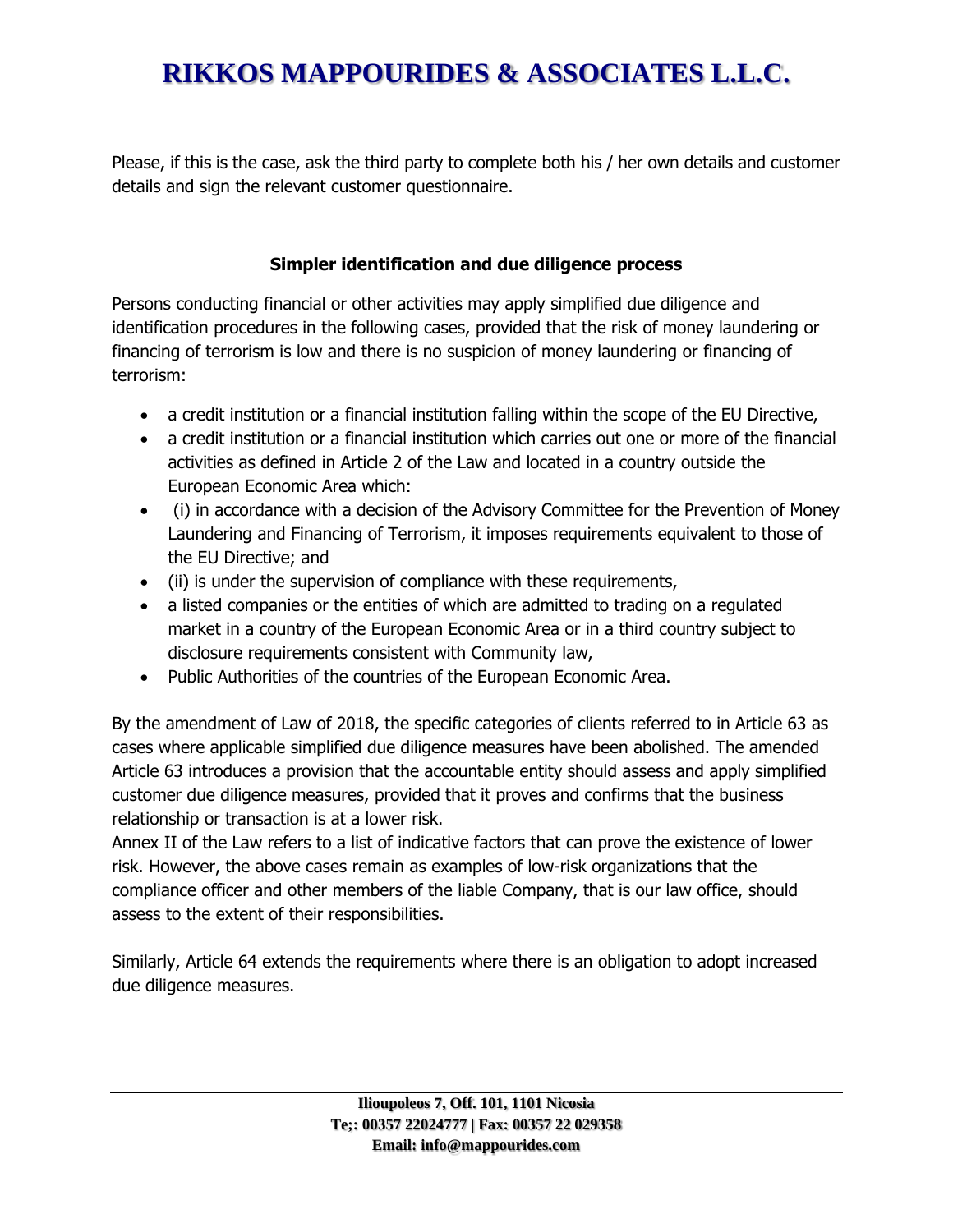### **CUSTOMER IDENTIFICATION PROCEDURES IN CASES OF INCREASED DUE DILIGENCE MEASURES**

Individuals

#### **The following information must be obtained:**

- Name and all other names used
- Date of birth
- Occupation/employment
- The exact current address (including postal code) it is important to verify the current permanent address.

#### Customers resident in Cyprus

**Proof of identity must be verified by reference to the Identity Card or Passport bearing the customer's photograph. A copy of this document should be kept only if it is deemed necessary and kept in a way that does not violate his or her personal data. If you do not have personal contact with the customer, you should ask that a certified copy of this document be sent to the office either by a trusted professional consultant or partner or the document to be certified.**

**In order to verify the address, the client must be asked to produce a stamped rental agreement or an account, electricity, bank account status. IN ANY EVENT A TELEPHONE BILL SHALL NOT BE ACCEPTED FOR VERIFYING THE PERMANENT CUSTOMER DIRECTORY.**

#### Customers not resident in Cyprus

In this case the same documents must be requested as above but additionally in the event that no personal contact with the client is made, a **REFERENCE LETTER FROM A RELATED FINANCIAL INSTITUTION WHICH OPERATES IN THE COUNTRY OF ORIGIN OF THE CUSTOMER MUST BE REQUESTED.**

Both the confirmation of identity and the verification of the personal details of the prospective client can also be made through a linked law firm or a trusted professional consultant or partner in the country of the prospective client. You will need to obtain a copy of the passport certified either by a trusted professional consultant or partner or certified by apostille or by our consulate in the country of the prospective client.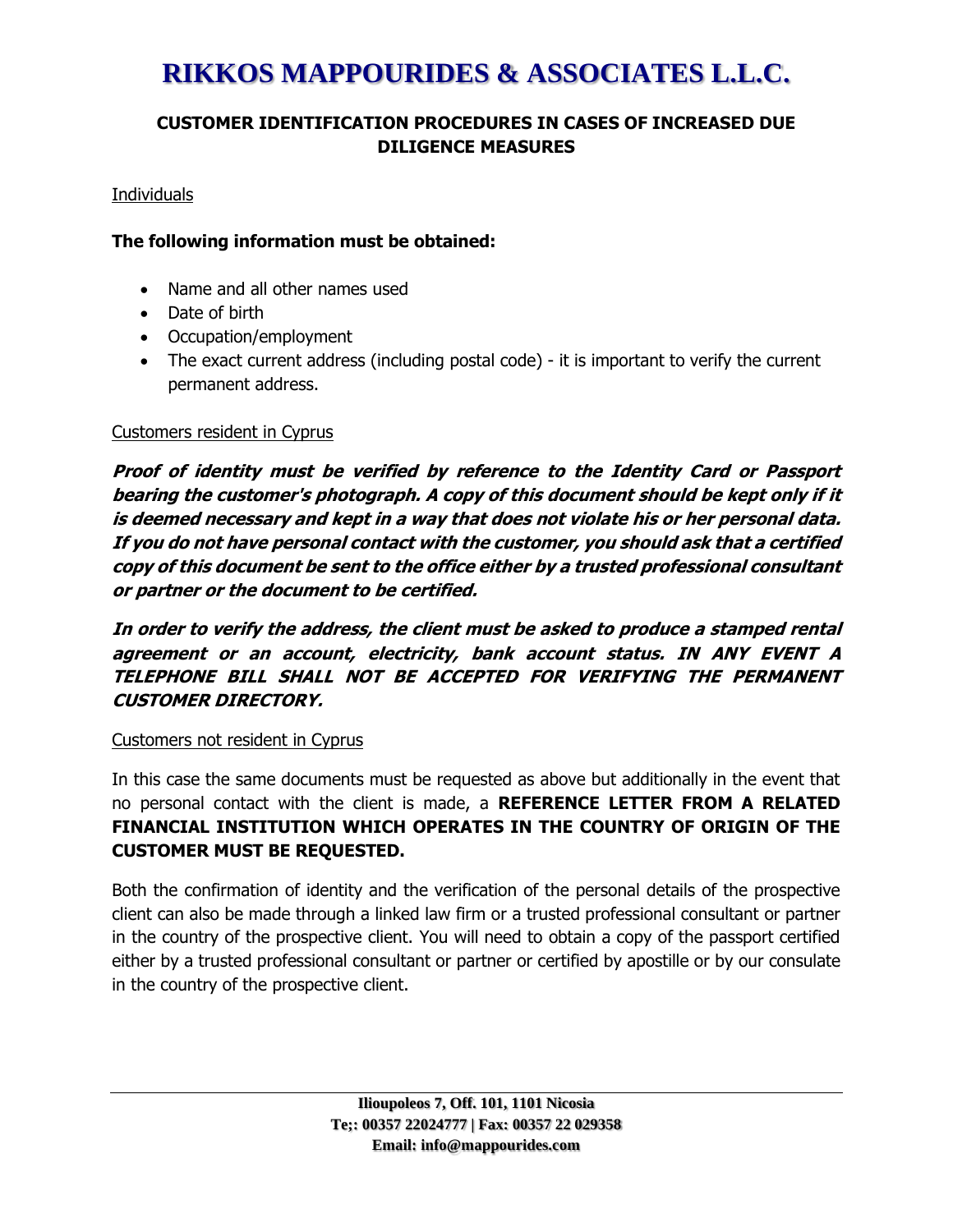#### **In order to verify the address, the customer must be required to present an account, electricity, bank account status. IN ANY EVENT A TELEPHONE BILL SHALL NOT BE ACCEPTED FOR VERIFYING THE PERMANENT CUSTOMER DIRECTORY.**

In addition, making the **first** payment in the context of a business relationship or individual transactions would be good to be carried through a client's account **held in a CREDIT FOUNDATION operating in a Member State of the European Union.**

#### **Companies**

Companies are the most common vehicle used by offenders for money laundering because of the difficulty of identifying the real reason for setting them up, the extent and nature of their activities, and confirming the actual shareholders / owners.

**The purpose of identification is to identify the UBO - ULTIMATE BENEFICIAL OWNER and other natural persons who benefit from the affiliation of registered shareholders in order to identify and determine that the entity exists for the service legitimate purposes and that the owners controlling it can be identified. The beneficial owner is now the natural person who has the ultimate ownership or final control of the legal person or a person who owns 25% + one share of the ownership.**

**Before entering into any business relationship with the company,** we need to conduct an investigation at the Office of the Registrar of Companies **or the corresponding Competent authority of the country of origin to verify that this company is not in the process of liquidation or winding up or deleting it from the relevant registry.**

### **DOMESTIC COMPANIES**

- **The issue of domestic companies is easily solved by the fact that the survey of the Registrar of Companies is now simple and provides the possibility to receive up-to-date information. Certificates submitted or issued when collecting Company data should be renewed every three months or whenever the Company makes a change. We require among other things:**
- **original or certified copy of the company's certificate of incorporation**
- **the founding document and statutes**
- **Recent Shareholder Certificate**
- **Recent Certificate of Directors and Secretary**
- **a registered office certificate**
- **Last deposited annual balance sheet.**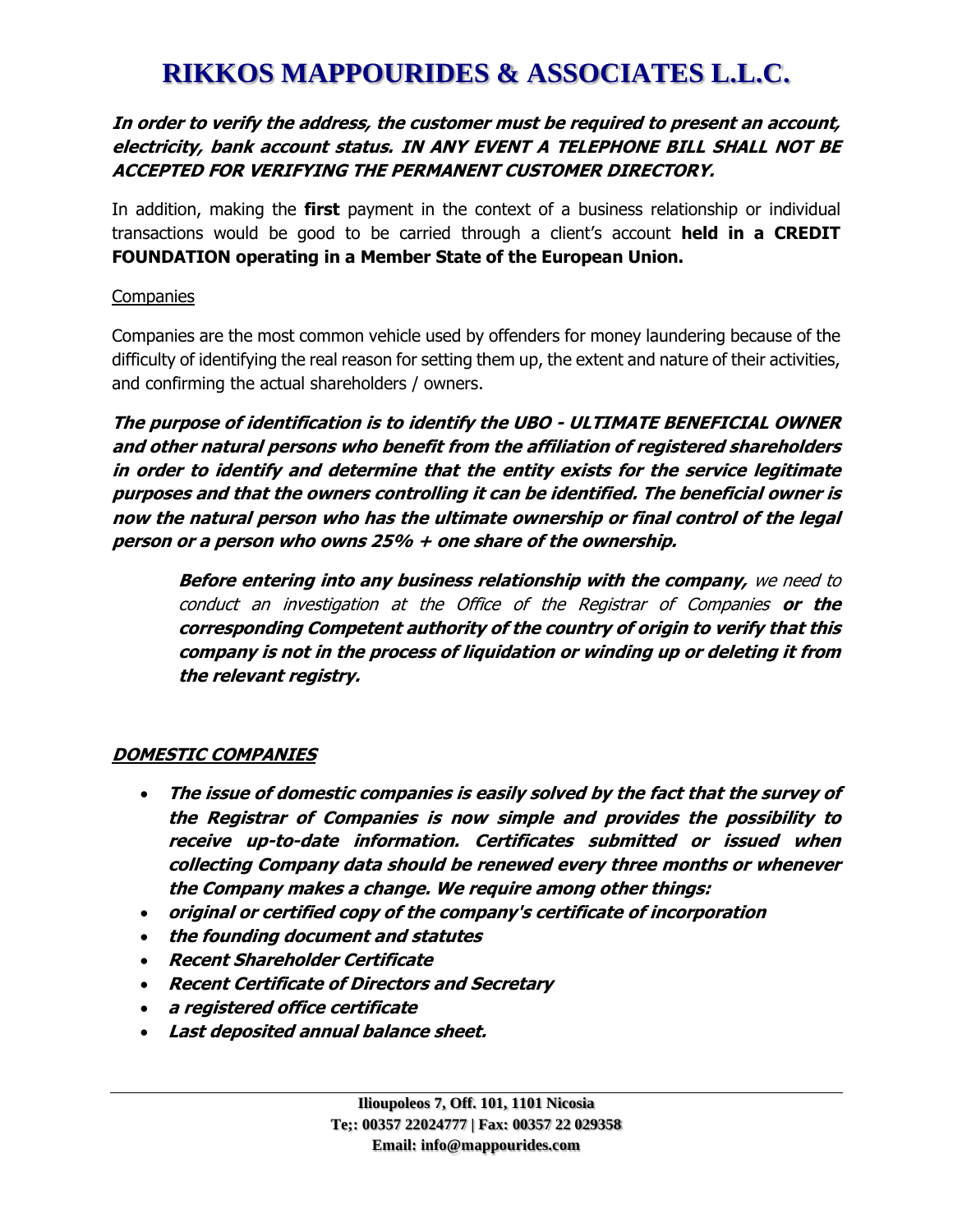Company and other legal entity incorporated in the Republic must acquire and maintain sufficient, accurate and up-to-date information in relation to the beneficial owner.

This information shall be kept in a central registry of beneficial owners held at the Office in an area in which controlled access is available.

In the exercise of their responsibilities, they may have access to the registry:

- a) Without any restriction
	- The competent supervisory authorities
	- The Unit (MOKAS)
	- The Customs Department
	- The Department of Taxation
	- The police
	- Cyprus Bar Association as the regulatory authority
- b) In the context of customer due diligence measures?
	- The Trusted Entities
- c) Persons or organizations demonstrating a legitimate interest shall have access to the name, month and year of birth, to the nationality and residence of the beneficial owner, as well as to the nature and extent of the rights he holds.

A legitimate interest means solely the interest of a person related to the combat against money laundering or financing of terrorism.

### **Foreign Companies**

### **The same is required for Domestic Companies, including authorization, if required, for direct access to the registry of the Competent Authority in which they are registered.**

**HOWEVER,** we should request a letter of recommendation from a trusted financial institution operating in the country where the company is active and to confirm the address of the registered office and the contact details of the directors so that documents and notifications can be served or sent.

**If Beneficial Owners cannot be verified and identified, we should not engage in any business relationship.**

### Third party trusts / proxies

Article 61B provides for the creation of a central registry of beneficial owners of a trust in cases where the Trust generates a tax liability in the Republic of Cyprus. The registry should include sufficient, accurate and up-to-date information on the beneficial owners, including the identity:

- the trustee
- the trustees or the administrator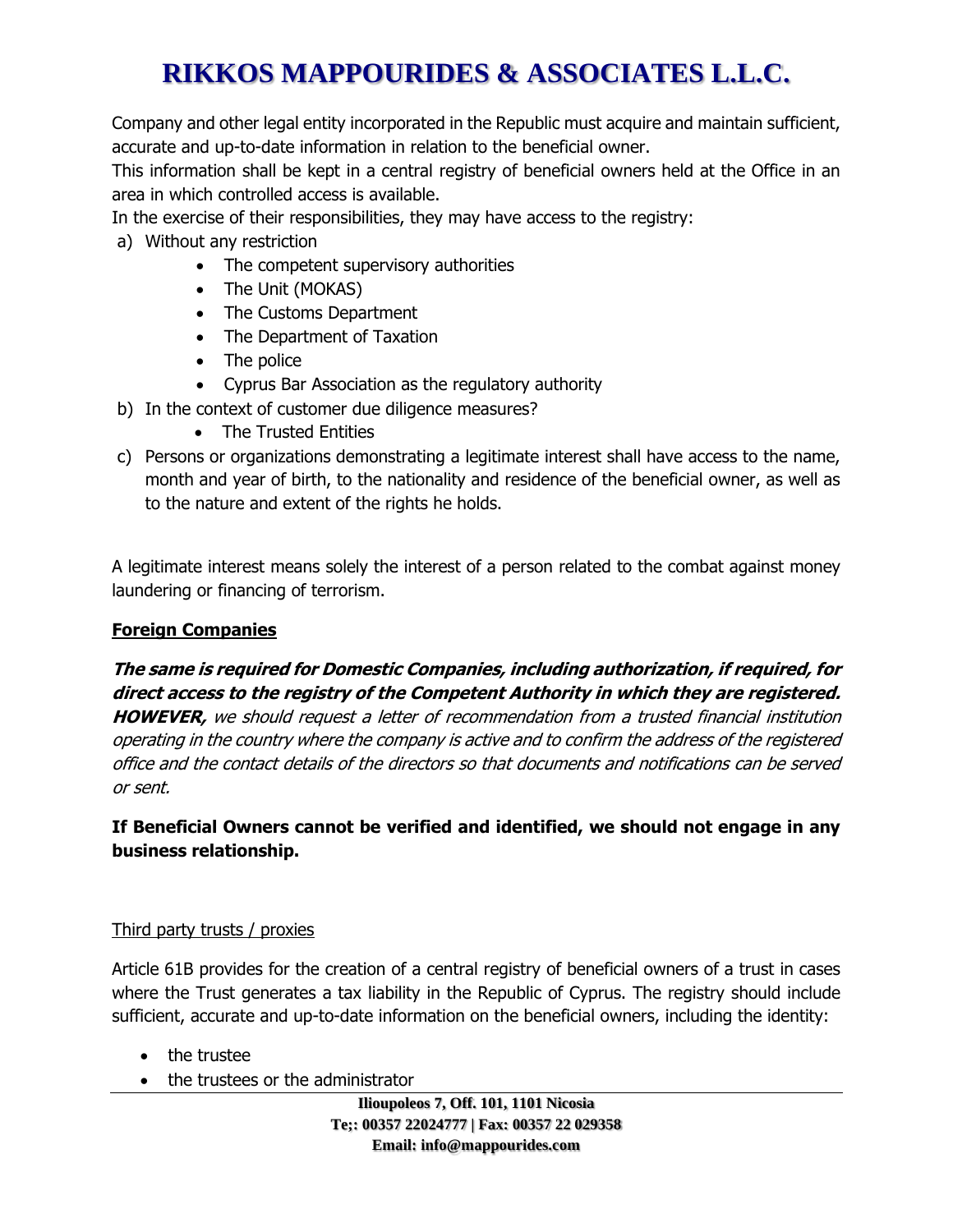- the guardian
- of a certain class of the beneficiaries; and
- any other natural person exercises effective control over the trust.

Access to the registry within the scope of their competences will have:

- the competent supervisory authorities
- the unit (MOKAS)
- the Customs Department
- The Department of Taxation
- The police

Access to the registry of the beneficial owners will have the obligated entities in the context of due diligence measures. Specific provisions for the establishment and operation of the registry will be laid down in relevant Regulations.

In any case, it must be ensured that the identity of both the proxy holder and the authorized representative has been verified and that we hold all the information relating to the beneficiaries, the trustees / the guardians, the employers etc.

### Associations, Clubs, Organizations and Charities

We have to examine the purposes of their operation as set out in the Articles of Association or founding document and to confirm their legality by requesting a certified memorandum or a Articles of Association and a registration certificate from the competent State authority. We also need to verify the identity of the signatories or the members of the Board of Directors in accordance with the process of verifying the identity of individuals. Confirmation of their compliance with the Law on Organizations 104 (I)/2017 can be made through the registry maintained by the District Officer. For the purpose of bringing any Judicial Proceedings in favor of or against an Organization, the latest annual balance sheet to be filed with the Registry should also be identified.

### Local Authorities, Legal Entities of Public Law and other public bodies.

A copy of a decision by its Board of Directors, which assigns any work, and authorizes each transaction with the L.L.C., must be produced, specifying the person who will execute the transaction.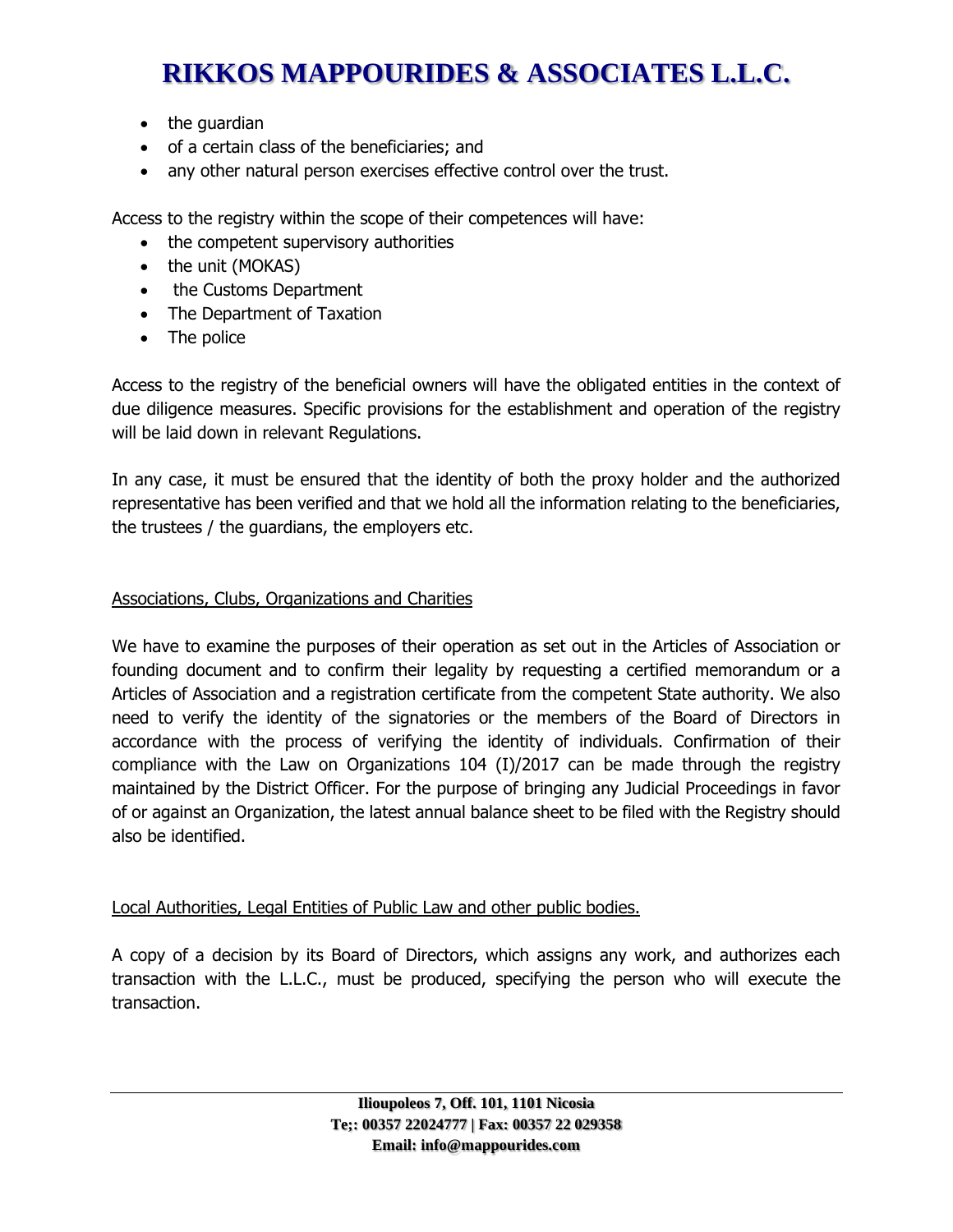#### Clients registry

The Compliance Officer should at all times keep a complete customer record available to Competent Conformity Control Officers whenever they so request. The list containing the registry should include information such as customer name, risk category, year of commencement of cooperation, country of origin of the customer and its activities, accompanied by a signed declaration by the Compliance Officer that it includes all without exception, customers of the supervised organization.

#### Politically exposed persons (PEPs)

"Politically exposed persons" means natural persons who reside in another Member State of the European Union or in third countries and which have or have been assigned to significant public office and their immediate close relatives or persons known to be close associates of persons of them. The definition of the politically exposed person is broadened and now includes certain categories of persons who are considered to have or have held a major public function. They are:

- a) Head of State, Head of Government, Minister, Deputy Minister and Secretary of State;
- b) a member of a parliament or similar legislative body;
- c) a member of a political parties executive body;
- d) a member of a supreme court, constitutional court or other high-level judicial body whose decisions are not subject to further appeal other than exceptional circumstances;
- e) member of a central bank's supervisory board and board of directors;
- f) Ambassador, Honorable and High Commissioner of the Armed Forces and Security Forces;
- g) A member of administrative, supervisory or other managerial body of a state enterprise;
- h) a director, deputy director and a member of board of directors or a person holding an equivalent position in an international organization;
- i) mayor

Furthermore, the twelve-month period after the termination and / or termination of that person's term as PEP is defined as the minimum period during which the obligated entity is required to take it as a risk assessment period.

It should be noted that even after the end of the twelve months following the cessation or termination of the term of office of the person who was a PEP, the risk faced by the person should continue to be valued on the basis of the criteria and redefined. This person may continue to be at high risk even after he has ceased to be a PEP if he continues to be at high risk due to his / her position and / or other criteria.

 $\rightarrow$ Initially, the client should be questioned whether he or she is a politically exposed person and ask for relevant information to be included in the CLIENTS QUESTIONNAIRE FOR INDIVIDUALS.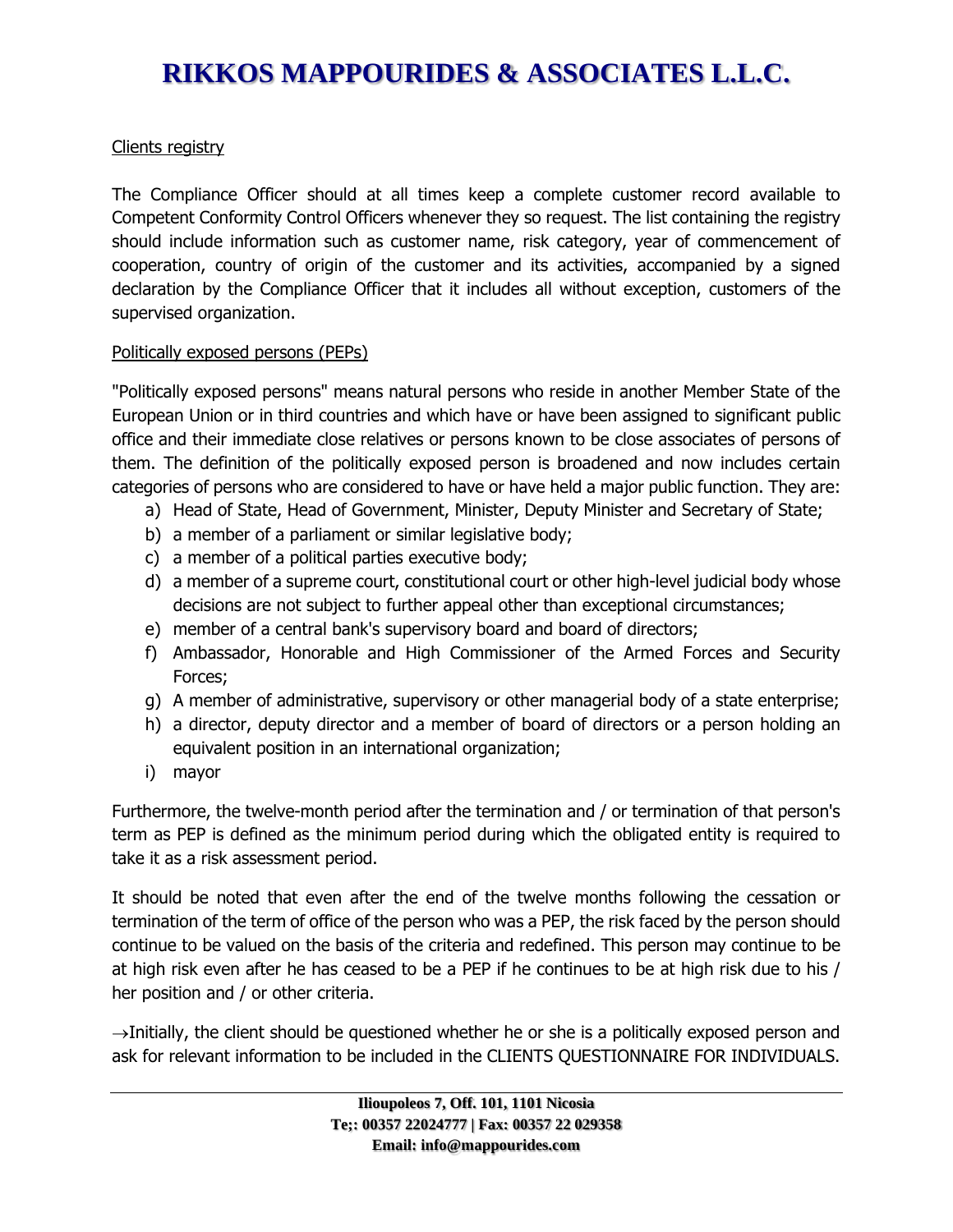Any client, whether existing or new, or a beneficiary belongs to this category as well as his / her family, should be required, in accordance with Article 64 of the Law, to provide all the necessary documents as in the case of the natural person and in addition:

- Checks are made by obtaining relevant information from the customer either by seeking information in publicly available documents to determine whether the customer is a politically exposed person (PEP),
- The consent of the partners or persons who are in higher positions in the organizations to which PEP is belonging must be required as well as the consent of the Director of L.L.C. in order to have a professional relationship with the Office,
- Continuous increased follow-up of the business relations should be carried out,
- The source of wealth and the source of money for clients and genuine beneficiaries who are politically exposed should be determined.

### **RISK ASSESSMENT**

**Every client should be evaluated by the office and / or any staff member to determine the existence of a potential risk of money laundering and / or financing of terrorism. This assessment should also be done for the purposes of managing and limiting any such risks that may be identified. Article 58a introduces the obligation to adopt the Risk Based Approach in order to take appropriate measures, depending on the risk to be met, with a view to reducing the risk.**

**Each liable entity, depending on its nature and size, has an obligation to take appropriate measures to identify and assess the risks of money laundering and financing of terrorism, taking into account risk factors, including those related to their clients, countries or geographical areas, products, services, transactions or channels of banking services.**

**These measures should be proportionate to the nature and size of the liable entity**

To achieve the above, you should always:

- a) collect information related to identity and business relationship,
- b) prepare and record a first risk assessment for the client,
- c) to determine,(using the initial risk assessment), any certification of the identity of the customer and the extent and degree to which such certification should be sought,
- d) Periodically, and not later than 18 months after each previous update, renew all information held with respect to the client and adjust the risk assessment accordingly when extending the business relationship.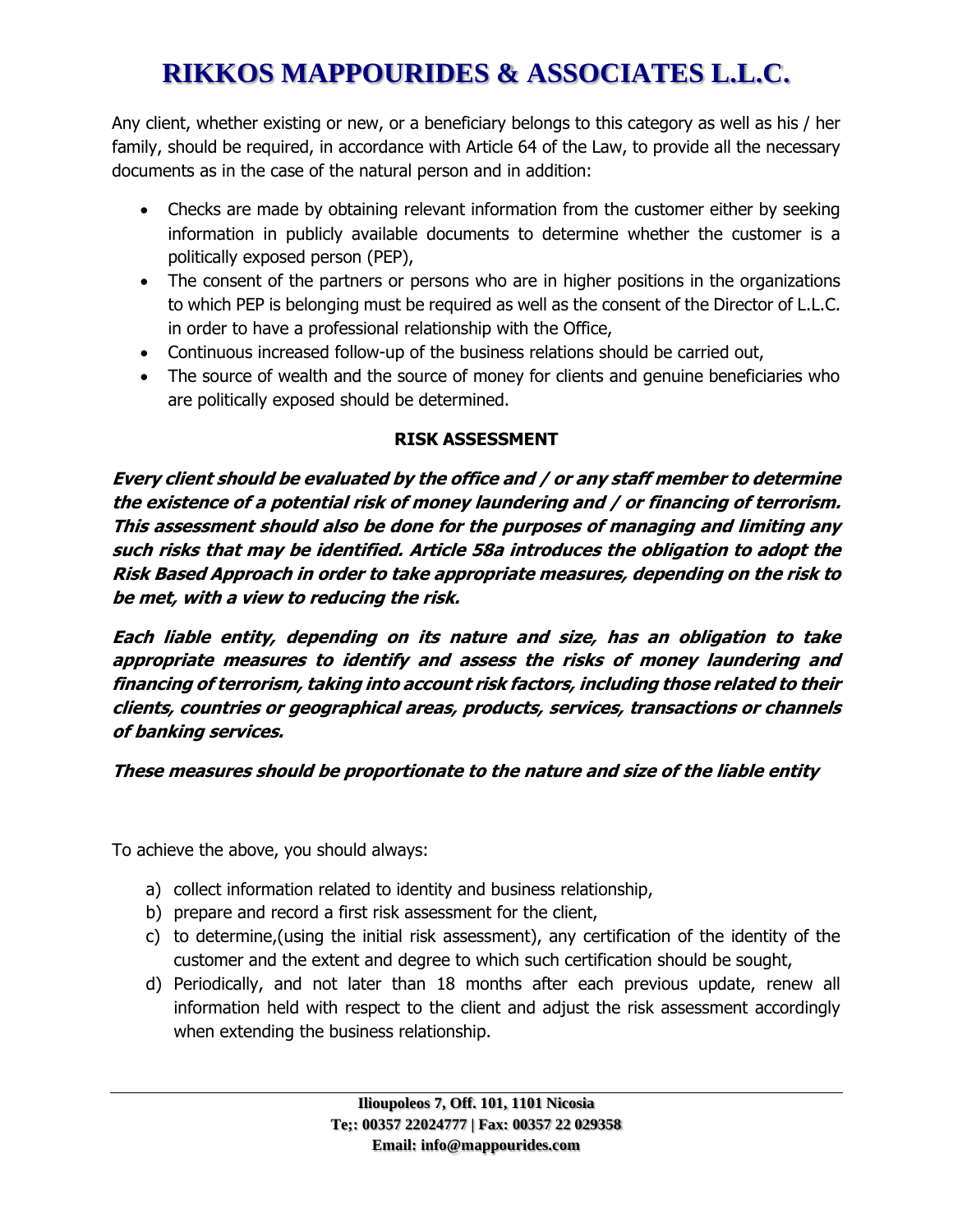#### **EVALUATION CRITERIA REGARDING A PERSON'S INVOLVEMENT ON TERRORISM ISSUES**

**The assessment of the potential risk of involvement of the client and / or the beneficial owner in illegal activities and money laundering and / or financing of terrorism can be made on the basis of three criteria:**

- **a) The risk of customer involvement**
- **b) The risk arising from the subject / service in which it is involved**
- **c) The risk arising from the country of origin or destination of the customer, the goods or the service provided.**

**The factors to be taken into account in assessing the potential risk associated with these categories are the refusal to accept new commitments on the behalf of customers or to provide information on the type of transactions they carry out. When a customer fails to provide the necessary information, then the company's mechanisms are automatically activated, in particular, the internal risk assessment process. In cases where the customer cannot be identified, such as being identified by telephone, other means of direct communication, email or fax, staff should take and record all measures to verify the identity of the individual.**

**The results of the risk assessment will indicate the level and extent of the due diligence measures to be applied. Where a customer or transaction is rated as "low risk" then the due diligence measures that should be applied may be simpler, as opposed to "greater risk" where the measures will be strengthened.**

**The risk assessment is carried out by the Associate who is handling the case and communicated to the Compliance Officer.**

### **EMERGENCY MEASURES FOR HIGH-RISK HOLDERS**

**High-risk customers are those persons who are not keeping direct / personal contact with the Associate, customers with accounts under the form of unified securities, trusts, in the name of a third party, politically exposed persons, gambling companies or computer games, or persons for whom there are information that they have been convicted of imprisonment. Such measures should include direct and personal verification of the customer's name / address / signature / telephone number and that the client's bank account has been opened in a country of the European Economic Area. The Company will also monitor customer accounts continuously and supervise their transactions to ensure that they are carried out in an appropriate manner.**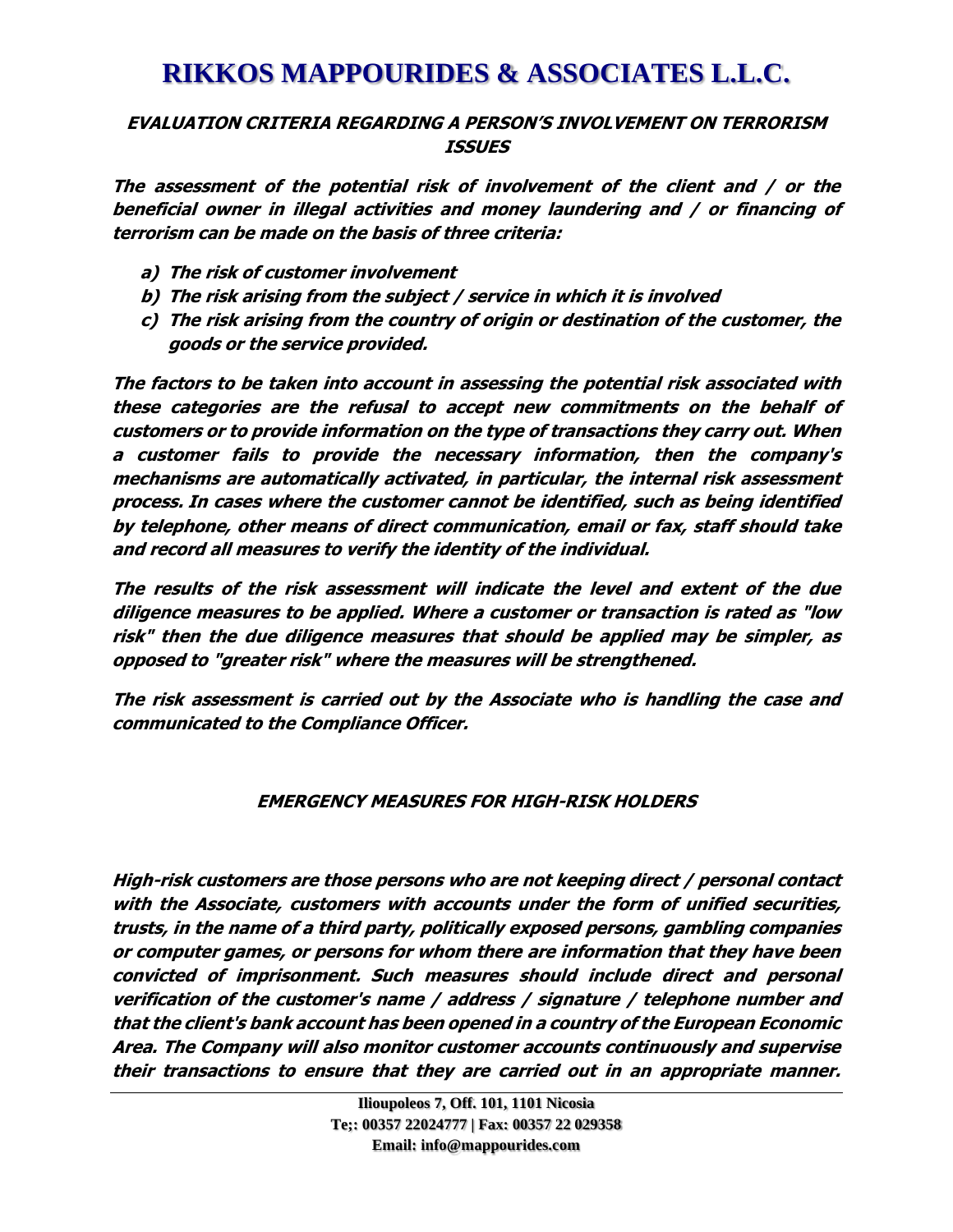**Accounts and transactions are monitored in relation to specific types of transactions and economic disclosure, as well as by regular comparison of the movement of the account with the expected transaction as declared at the conclusion of the business relationship. Particular attention shall be paid to any transaction or activity which by its nature or that relating to the person or the status of the trader can be linked to money laundering or financing of terrorism. Such transactions include, in particular, complex or abnormally large transactions and all unusual types of transactions that are carried out without an apparent economic or clear legitimate reason. Continuous oversight of the business relationship with a thorough examination of the transactions and activities of the above persons throughout the business relationship in order, for the liable persons to establish that the transactions or activities are in line with the knowledge we have for the client and the beneficial owner, their professional activities and the characteristics of the estimated risk and, where appropriate, the origin of the funds, in accordance with criteria which may be determined by the competent authorities. The liable persons also ensure the keeping of up-to-date documents, data or information.**

**On the basis of the implementation of customer due diligence measures, we should proceed with an assessment of the information we receive with reference to the following factors / risks and the appropriate external databases. The goal is to determine the level of risk associated with that particular customer and to consider whether it is appropriate and desirable to collect additional information.**

#### **RECORD KEEPING**

**While adhering to the privacy policy of protection for data provisions of natural persons, we have complied with the need to maintain a record, both in electronic form and in paper form, with data relating to the verification of each of the clients' identity and transaction data which can be used as evidence in a possible investigation. This file contains copies of the evidence or such information as sufficient evidence of the customer's identity, for example, any relevant form completed by the customer and any document he presents. It will also keep a record of its activities, documents, contracts or transactions. For example, instructions and details of all acts performed for or on behalf of that person.**

Existing records should be inspected by the Compliance Officer at intervals not separated from each other for more than 18 months to ensure that documents, data or information collected are up to date.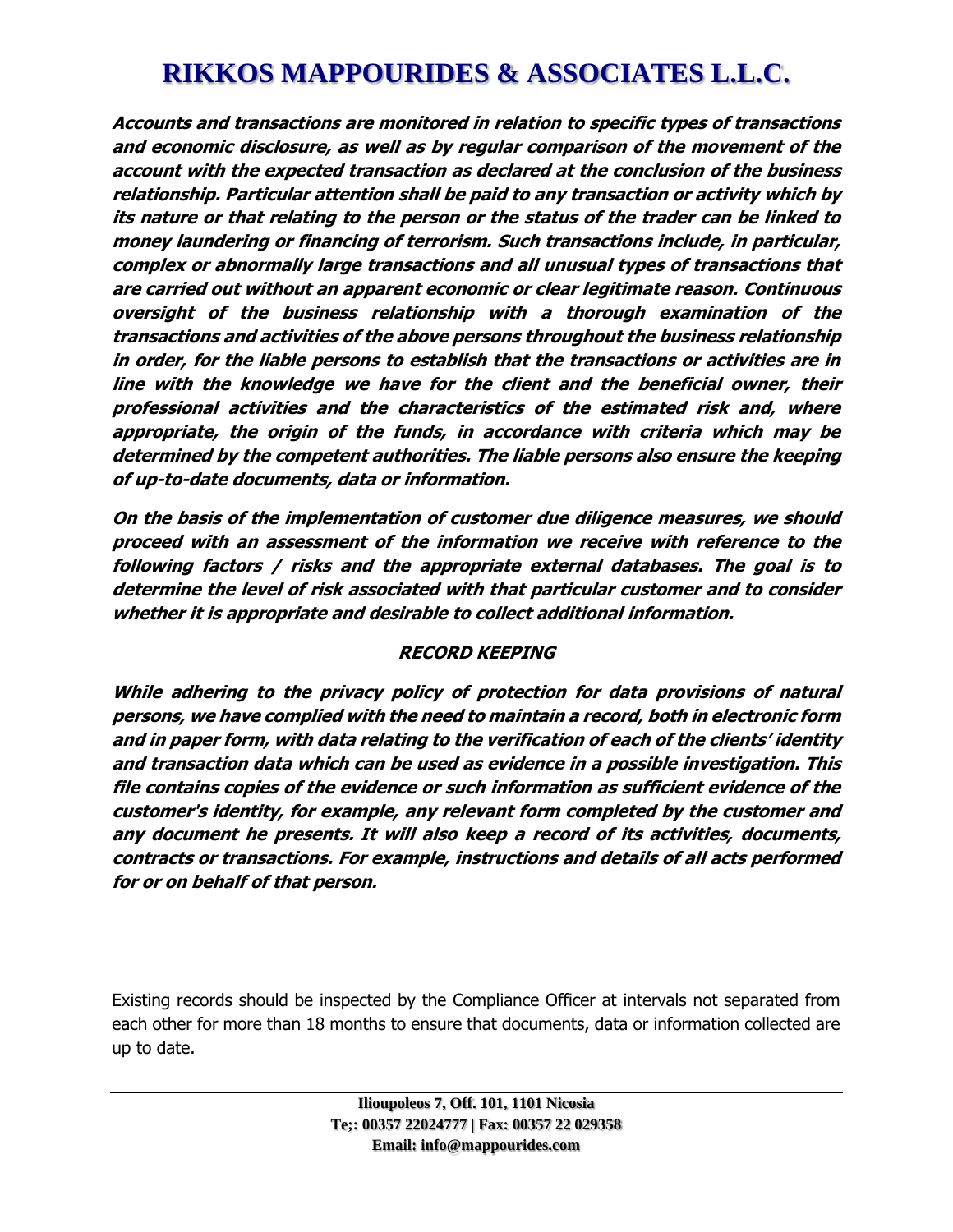#### **The above items must be kept for a period of at least FIVE years from the date on which our business relationship with the customer was completed or the day the transaction was completed.**

The record must be in such a form that third parties can assess compliance with the principles and procedures regarding money laundering.

The file will be continuously updated in case of new customer transactions or change of their data.

Article 68 provides for the following records to be kept under the above conditions:

- A copy of the documents and information required to comply with customer due diligence requirements.
- The relevant evidence and records of transactions that are necessary to identify transactions
- Relevant documents of correspondence with customers and other persons with whom a business relationship is maintained.

### **SUSPICIOUS TRANSACTIONS**

**Should any information or suspicion of a transaction or activity, including money laundering or financing of terrorism, come to your knowledge, you should immediately report to the Compliance Officer with the attached Form below.**

The internal reference to the Compliance Officer meets the obligation of report imposed pursuant to section 27 of the Law.

The Compliance Officer should then, in turn, disclose, after an investigation, to the extent possible, the information provided to him, to MOKAS.

### **EXAMPLES OF SIGNIFICANT TRANSACTIONS**

#### New customers

- A customer for whom his identification is particularly difficult and he is cautious about giving details of his identity.
- A customer with a legal personality who is experiencing difficulties or delays in submitting copies of his financial statements or other documents.
- Customer for whom there is no obvious reason to use our services. For example, a customer who cannot give enough explanation of why he came to us.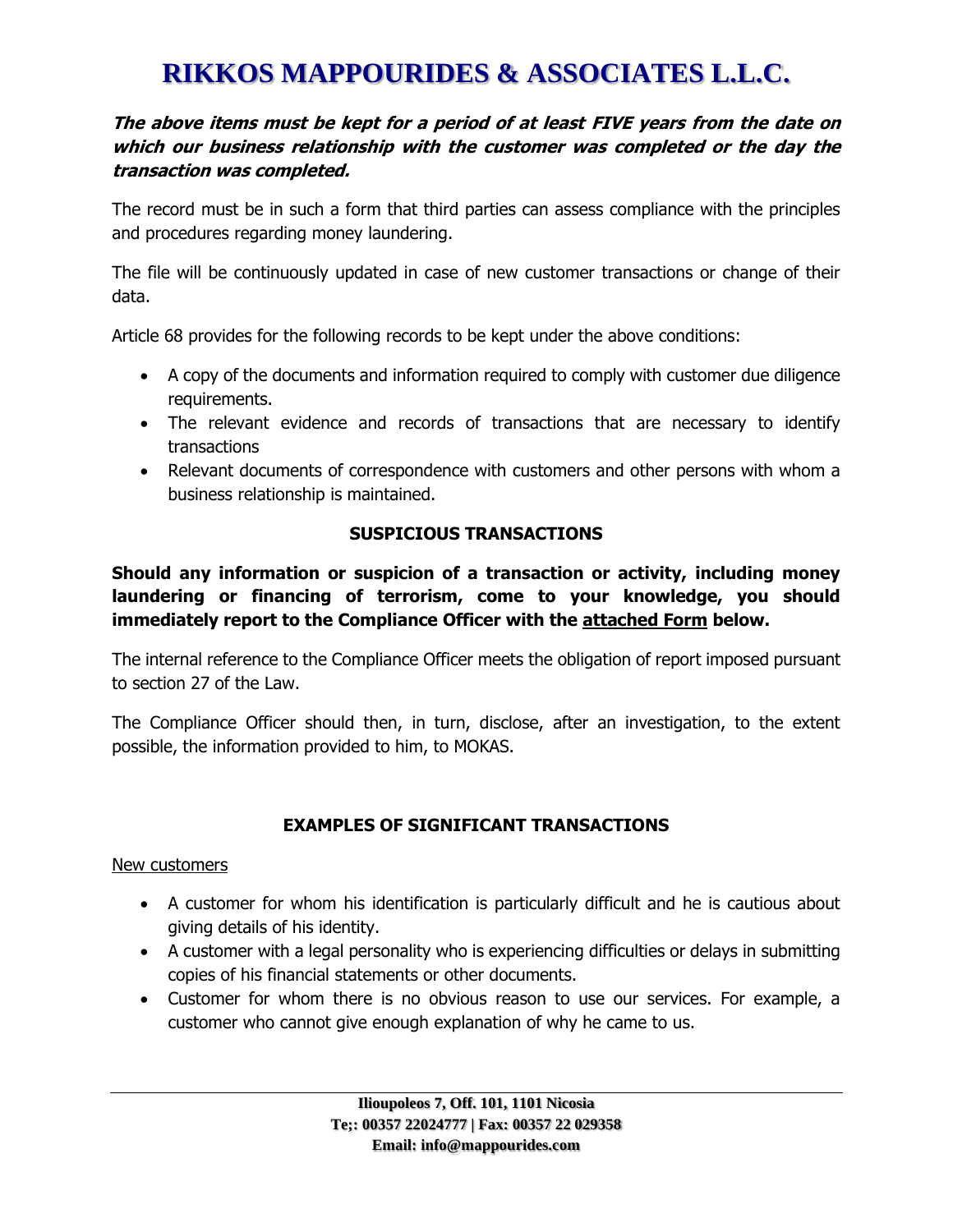• A client referred by a foreign bank or by another customer where both the client and the introducing organization are originating from countries where drug production and trafficking conditions are widely present.

#### Unusual transactions

- The customer cannot provide sufficient explanations or provide credible documentation regarding his activities.
- Instructions for payment to a third party who has no apparent relationship with the originator.
- Large Cash Offer

### **ANNUAL REPORT**

The Compliance Officer is required to prepare a report on a yearly basis and send it for approval to the Board of Directors of the L.L.C. within 2 months of the end of each calendar year (ie by the end of February at the latest).

The Annual Report is an important tool for assessing the degree of compliance of the Supervised with the Law and the Directive.

The Annual Report's objective is to inform the Board of Directors of the effectiveness and appropriateness of the policy procedures that are being implemented and of the measures to be taken to improve or correct any weaknesses.

Reference is made to the audits carried out by the Compliance Officer to determine the degree of compliance of the supervised with the practices, measures and procedures implemented to prevent money laundering and financing of terrorism in cases related to, for example, customer acceptance, financial portrayal content, verification of the identity and (enhanced) due diligence measures, manual, record keeping, education and training staff.

### COMPLIANCE OFFICERS – TRAINING

Compliance Officers, as mentioned above, are trained and attended at least once a year in relation to the issue of money laundering so that they are always aware of any changes to laws, guidelines, regulations etc. as well as to new tactics that may be used by those who do money laundering.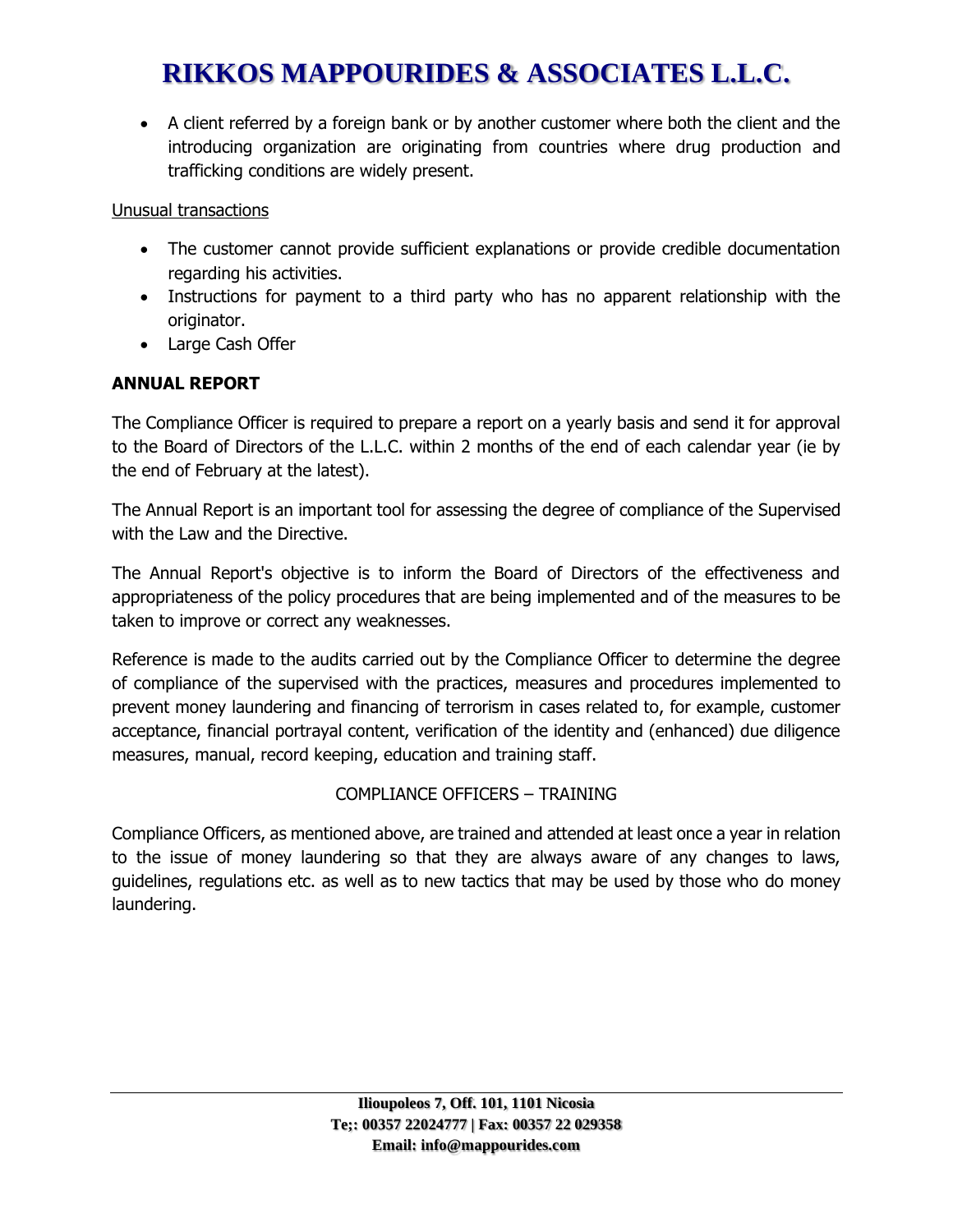### TRAINING OF COMPANY EMPLOYEES

Employees of RIKOS MAPPOURIDIS AND ASSOCIATES L.L.C are subject to ongoing training and information to ensure that they are aware of any changes to the Law, the Directive, the Regulation, etc. and in particular in relation to the following:

- 1. The obligations and responsibilities of the Compliance Officer
- 2. The Money Laundering Law
- 3. The potential impact on the Company, its staff and its clients if anyone violates the legal framework governing the prevention of Money Laundering
- 4. Procedures, internal policies, systems and controls for preventing money laundering and any changes that may be made.
- 5. New trends, techniques used and risks to the Company in terms of money laundering.
- 6. Types of activities that may be considered as suspicious and may, therefore, justify the preparation of an internal report of suspicious activity.
- 7. The company's arrangements for creating an internal reference for a suspicious transaction and,
- 8. The requirements of customer identification and continuous due diligence of business relationships and transaction control, including the recognition of cases where they have to look for and how they should access the information needed to judge whether a transaction / activity is suspicious in the circumstances.

The Compliance Officer prepares an annual training program for all staff, taking into account the level of awareness and knowledge of each staff member, as well as assessing the risk of money laundering by clients or associates with the L.L.C.

Such training is carried out in office hours, it is mandatory and all staff will undergo the intended training without exception. Finally, all the relevant details of anti-money laundering training will be recorded and kept in the TRAINING REPORT ON MONEY LAUNDERING AND FINANCING OF TERRORISM.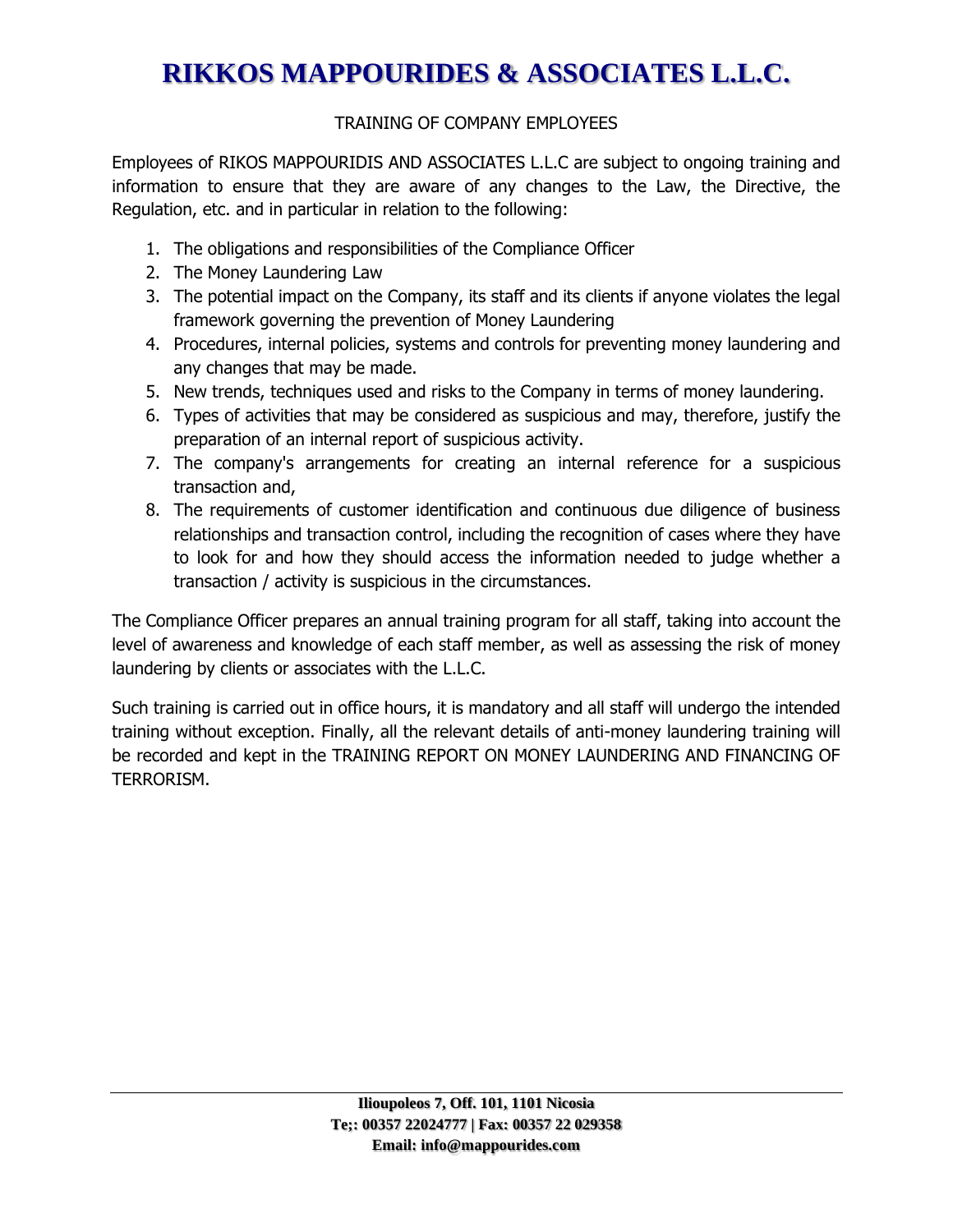| <b>INSTITUTIONAL CLAIM REPORT FOR MONEY LAUNDERING</b> |
|--------------------------------------------------------|
| <b>INFORMER DETAILS</b>                                |
|                                                        |
|                                                        |
|                                                        |
|                                                        |
|                                                        |
| <b>CUSTOMER INFORMATION</b>                            |
|                                                        |
|                                                        |
|                                                        |
|                                                        |
|                                                        |
|                                                        |
|                                                        |
|                                                        |
|                                                        |
| <b>INFORMATION/SUSPICION</b>                           |
|                                                        |
|                                                        |
|                                                        |
| Grounds of                                             |
|                                                        |
|                                                        |
| Informer signing<br>Date                               |
|                                                        |
|                                                        |

Ilioupoleos 7, Off. 101, 1101 Nicosia Te;: 00357 22024777 | Fax: 00357 22 029358 Email: info@mappourides.com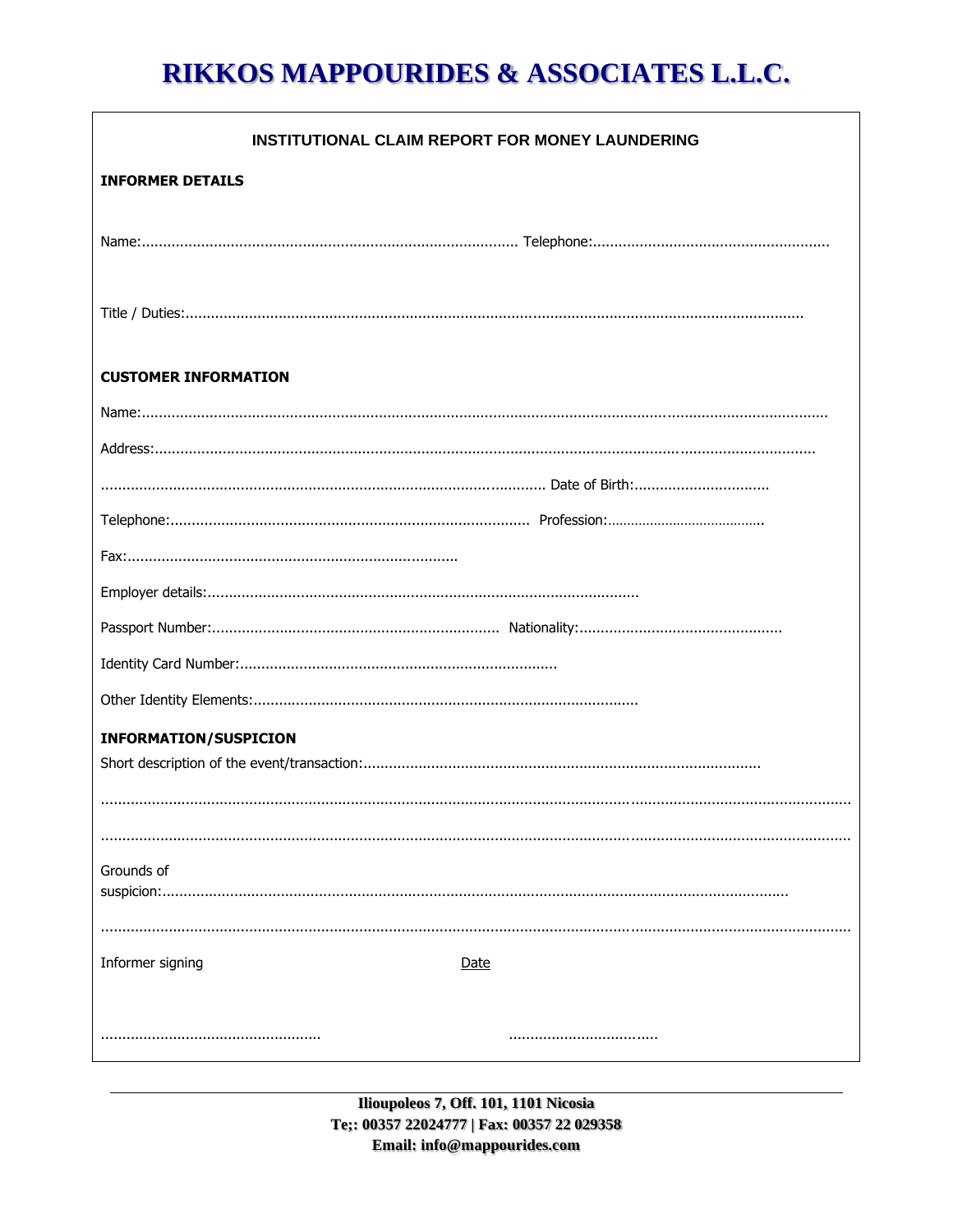#### **FOR THE USE OF THE COMPLIANCE OFFICER**

Date of Receipt................................................. Time of Receipt:.................................................... Ref................

Information of MOKAS: Yes/No................. Information Date:...................................... Ref................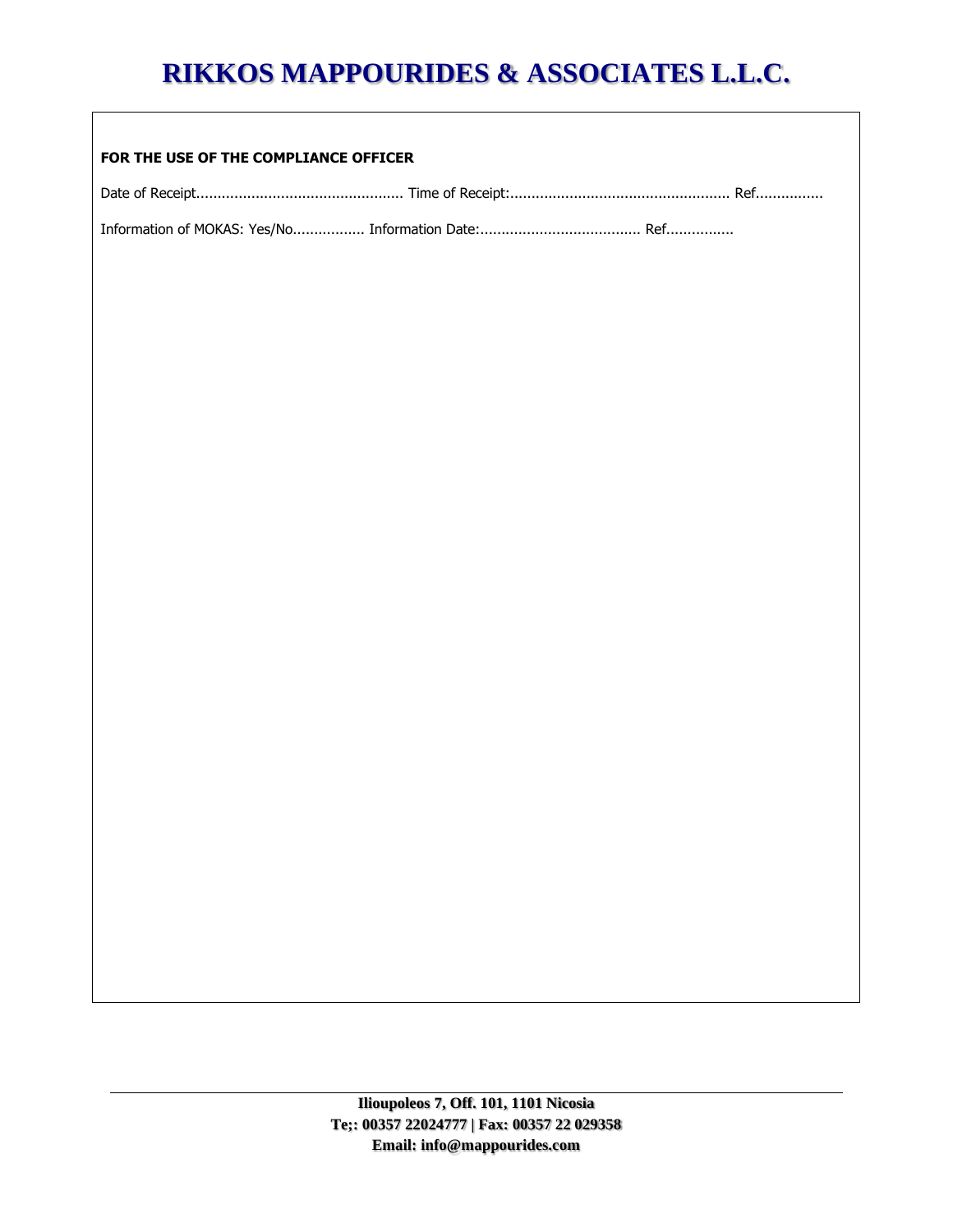#### **Anti-bribery management systems: Requirements with guidance for use**

**What is bribery?** Offering, promising, giving, accepting or soliciting of an undue advantage of any value (which could be financial or non-financial), directly or indirectly.

In the context of Prohibition of Money Laundering, the Company's employees and associates shall NOT use their relationship with the Company to hide or attempt to hide the sources of illegally obtained funds. Rikkos Mappoudires and Associates LLC adopts a "zero tolerance" attitude towards corruption, bribery, money laundering, fraud, and any other unethical behavior. The Company adheres to the principle of integrity and fair trade. Accordingly, the Company shall establish, document, implement, maintain and continually review where necessary any suspicious transactions.

### **Requirements for organisations:**

1) Undertake a bribery risk assessment regularly in order to:

- a) identify the bribery risks the organization might reasonably anticipate
- b) analyse, assess and prioritize the identified bribery risks

c) evaluate the suitability and effectiveness of the organisation's existing controls to mitigate the assessed bribery risks.

2) The organization shall establish criteria for evaluating its level of bribery risk, which shall take into account the organisation's policies and objectives and any possible conflict of interests between any member of its personnel and clients or the organization.

3) The bribery risk assessment shall be reviewed on a regular basis so that changes and new information can be properly assessed based on timing and frequency defined by the organization, in the event of a significant change to the structure of the organization.

4) The organization shall retain documented information that demonstrates that the bribery risk assessment has been conducted and used to design or improve the anti-bribery management system.

### **Requirements for the leader of the organisation:**

- 1) Approving the organization's anti-bribery policy
- 2) Ensuring that the organization's strategy and anti-bribery policy are aligned

3) At planned intervals, receiving and reviewing information about the content and operation of the organization's anti-bribery management system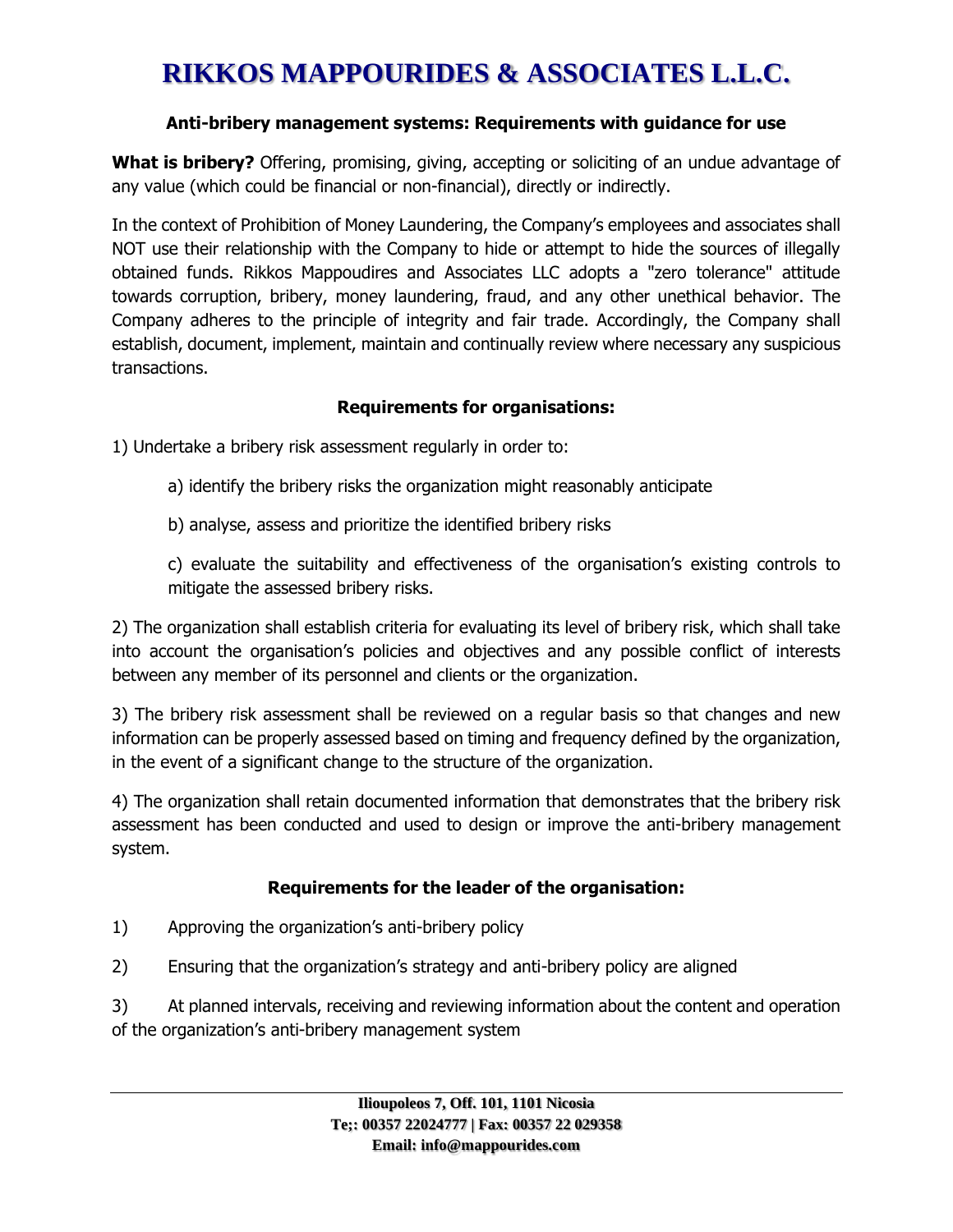4) Requiring the appropriate resources needed for effective operation of the antibribery management system

5) Exercising reasonable oversight over the implementation of the organization's anti-bribery management system

6) Ensuring that the anti-bribery management system, including policy and objectives, is established, implemented, maintained and reviewed to adequately address the organization's bribery risks

7) Ensuring the integration of the anti-bribery management system requirements into the organization's processes

8) Deploying adequate and appropriate resources for the effective operation of the antibribery management system

9) Communicating internally and externally regarding the anti-bribery policy

10) Communicating internally the importance of effective anti-bribery management and of conforming to the anti-bribery management system requirements

11) Ensuring that the anti-bribery management system is appropriately designed to achieve its objectives

12) Directing and supporting personnel to contribute to the effectiveness of the anti-bribery management system

13) Promoting an appropriate anti-bribery culture within the organization

14) Promoting continual improvement

15) Supporting other relevant management roles to demonstrate their leadership in preventing and detecting bribery as it applies to their areas of responsibility

16) Encouraging the use of reporting procedures for suspected and actual bribery

17) Ensuring that no personnel will suffer retaliation, discrimination or disciplinary action for reports made in good faith, or on the basis of a reasonable belief of violation

### **Employment Process**

In relation to all of its personnel, the organization shall implement procedures such that: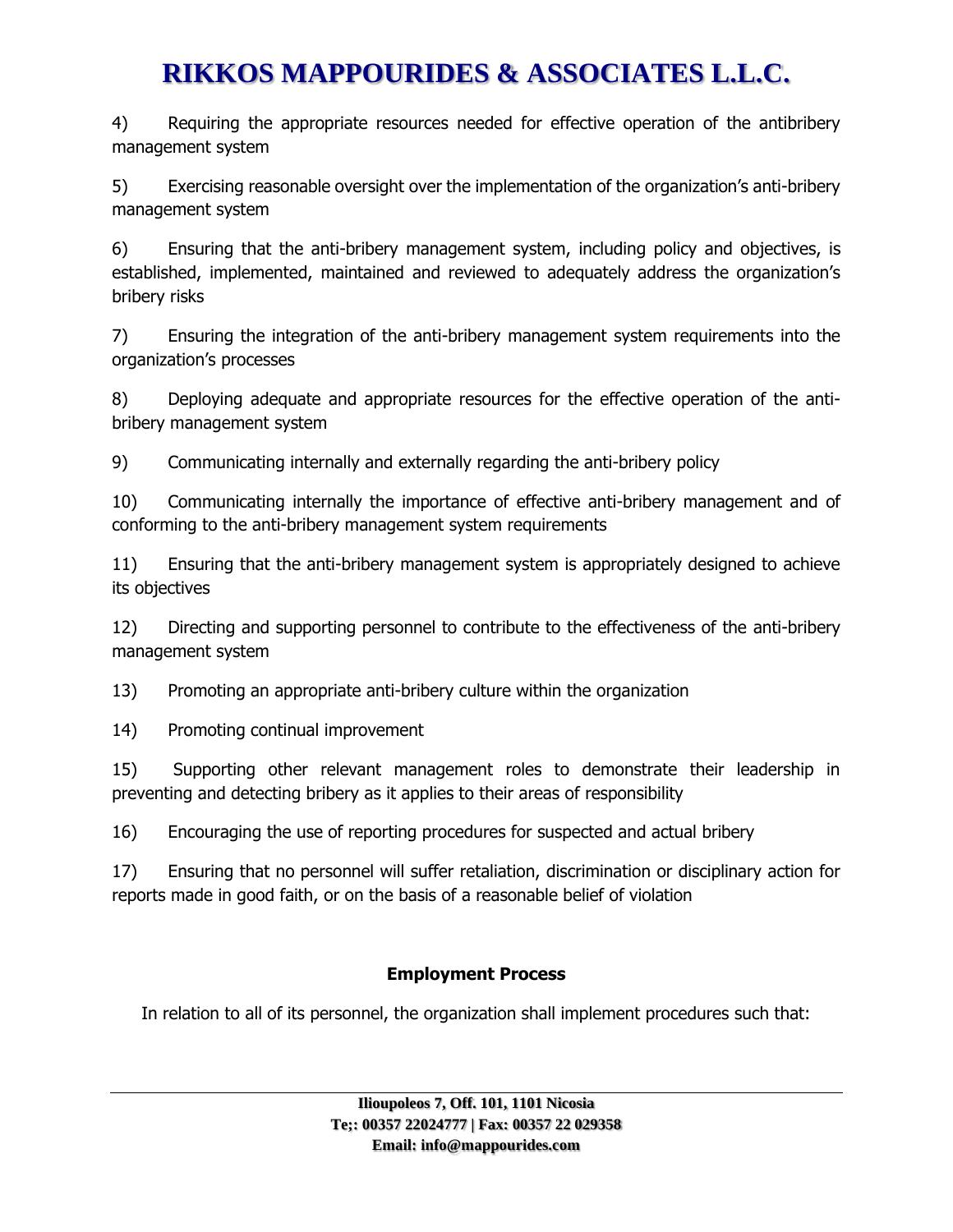1) Conditions of employment require personnel to comply with the anti-bribery policy and antibribery management system, and give the organization the right to discipline personnel in the event of non-compliance

2) Within a reasonable period of their employment commencing, personnel receive a copy of, or are provided with access to, the anti-bribery policy and training in relation to that policy

3) The organization has procedures which enable it to take appropriate disciplinary action against personnel who violate the anti-bribery policy or anti-bribery management system

4) Personnel will not suffer retaliation, discrimination or disciplinary action for refusing to participate in, or turning down, any activity in respect of which they have reasonably judged there to be a more than low risk of bribery that has not been mitigated by the organization

The organization shall provide adequate and appropriate anti-bribery awareness and training to personnel. Such training shall address the following issues, as appropriate, taking into account the results of the bribery risk assessment. The training shall take place on a regular basis and as appropriate to their roles.

### **For the avoidance of doubt, it is not acceptable for the Company's employees, directors, business partners, contractors, consultants, advisers, or anyone on their behalf to:**

1) give, promise to give, or offer, a payment, gift or hospitality with the expectation or hope that a business advantage will be received, or to reward a business advantage already given;

2) give or accept a gift or hospitality during any commercial negotiations or tender process, if this could be perceived as intended or likely to influence the outcome;

3) accept a payment, gift or hospitality from a third party that you know or suspect is offered with the expectation that it will provide a business advantage for them or anyone else in return;

4) accept hospitality from a third party that is unduly lavish or extravagant under the circumstances.

5) offer or accept a gift to or from government officials or representatives, or politicians or political parties, without the prior approval of your manager

6) threaten or retaliate against another individual who has refused to commit a bribery offence or who has raised concerns under this policy;

7) engage in any other activity that might lead to a breach of this policy.